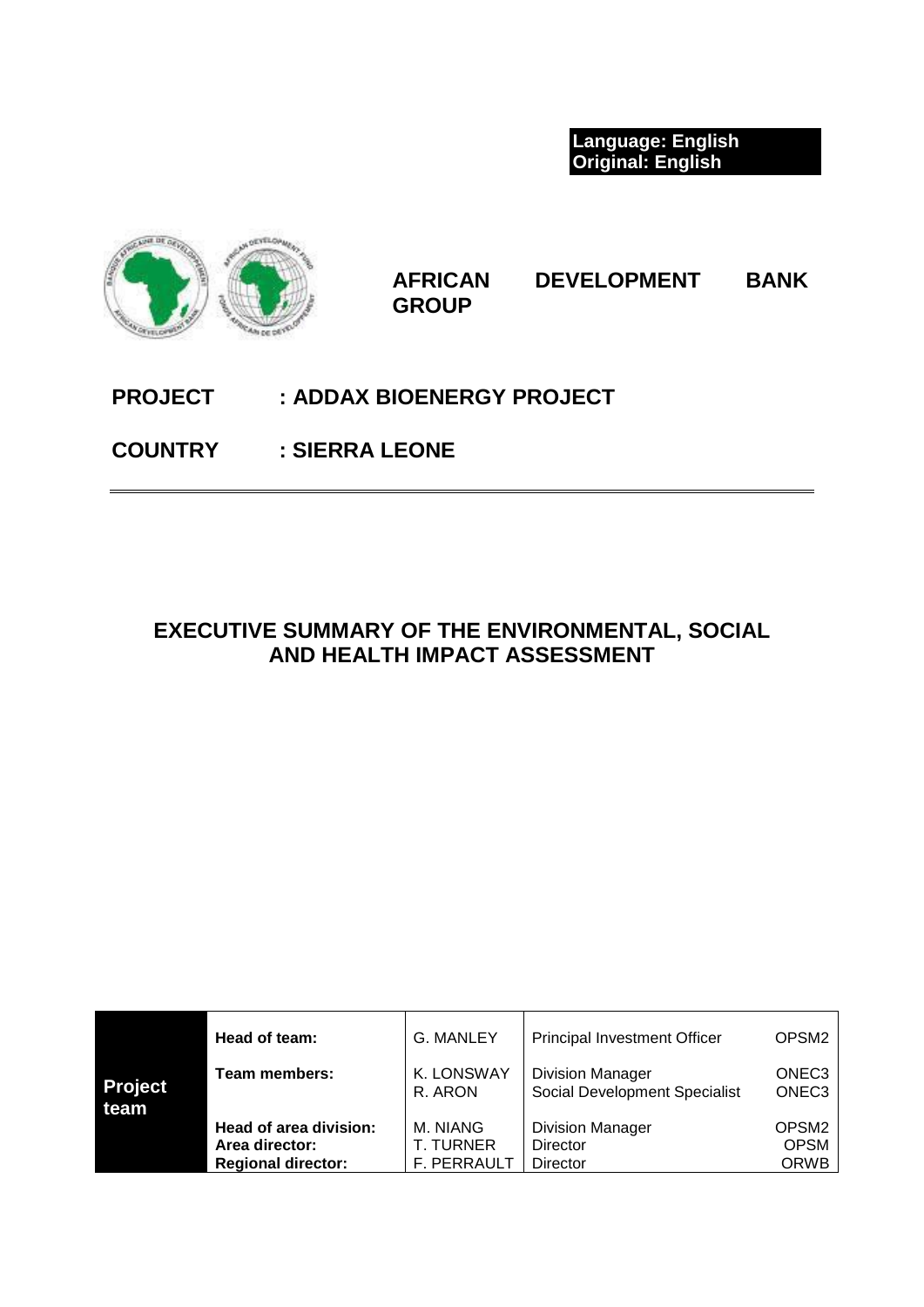# **Environmental, Social and Health Impact Assessment Executive Summary**

Project title: ADDAX BIOENERGY PROJECT Country: SIERRA LEONE Project reference : P-SL-AAG-002

# **Table of contents**

| 6. POTENTIAL IMPACTS AND MITIGATION/ENHANCEMENT MEASURES 8 |  |
|------------------------------------------------------------|--|
|                                                            |  |
|                                                            |  |
|                                                            |  |
|                                                            |  |
|                                                            |  |
|                                                            |  |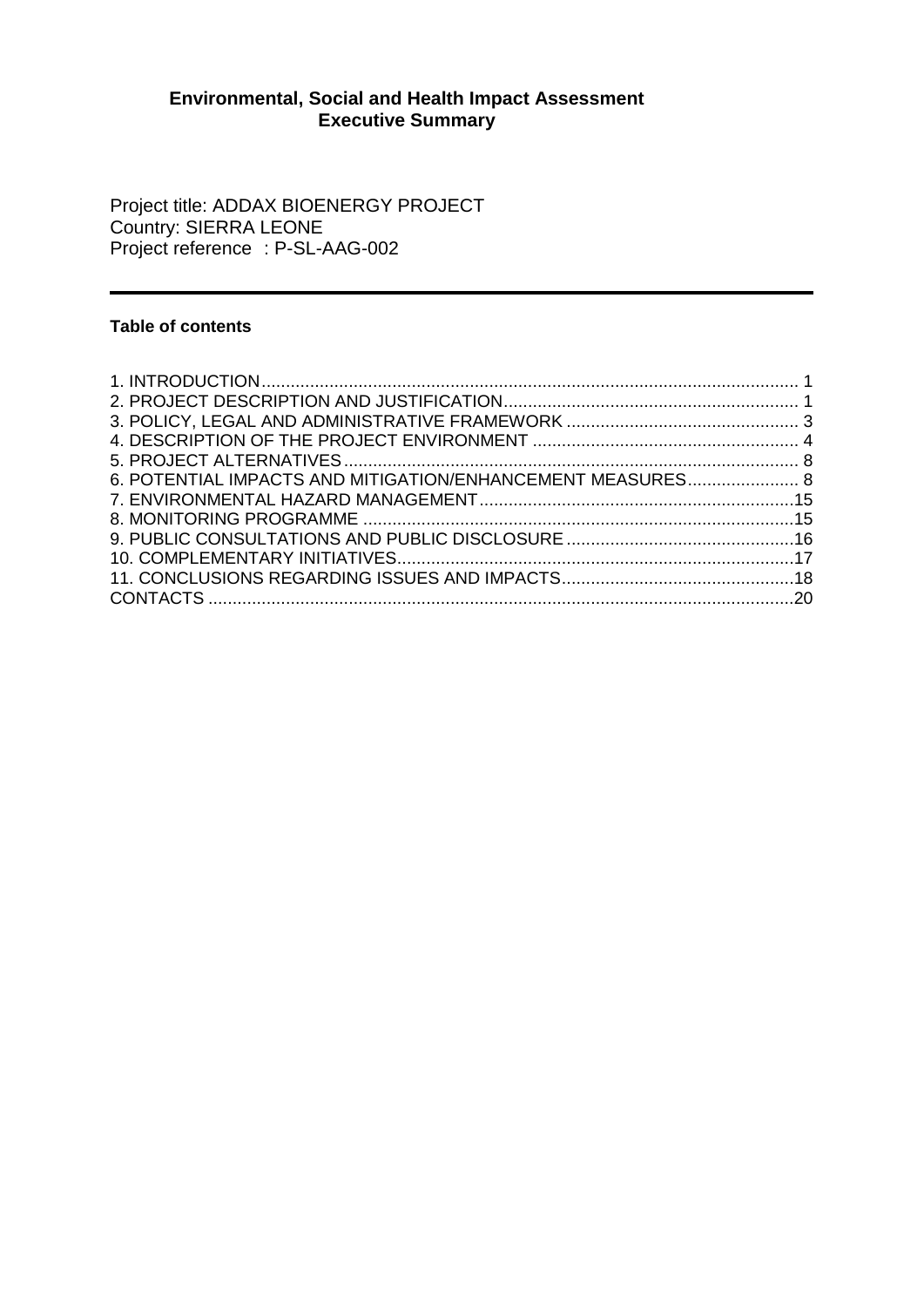# **List of acronyms**

| <b>AOG</b>     | Addax & Oryx Group                                    | <b>IWMP</b>              | Integrated Waste Management<br>Plan                             |
|----------------|-------------------------------------------------------|--------------------------|-----------------------------------------------------------------|
| <b>ABC</b>     | <b>Agricultural Business Center</b>                   | <b>LCA</b>               | Life Cycle Assessment                                           |
| <b>AfDB</b>    | African Development Bank                              | m <sup>3</sup>           | metres cubed                                                    |
| <b>BMP</b>     | <b>Best Management Practice</b>                       | $m^3/s$                  | metres cubed per second                                         |
| BSI            | Better Sugarcane Initiative                           | <b>MHI</b>               | <b>Major Hazard Installations</b>                               |
| <b>CER</b>     | <b>Certified Emission Reduction</b>                   | <b>MSDS</b>              | Materials Safety Data Sheet                                     |
| <b>CDM</b>     | Clean Development Mechanism                           |                          |                                                                 |
| <b>CRPF</b>    | <b>Comprehensive Resettlement Policy</b><br>Framework | <b>MW</b>                | Mega Watt                                                       |
| <b>EHS</b>     | Environment, Health and Safety                        | <b>NCD</b>               | Non-Communicable Disease                                        |
| <b>EMS</b>     | <b>Environmental and Quality Management</b><br>System | <b>NPA</b>               | National Power Authority                                        |
| <b>ESHIA</b>   | Environmental, Social and Health Impact<br>Assessment | <b>NSADP</b>             | National Sustainable Agriculture<br>Development Plan            |
| <b>ESMP</b>    | <b>Environmental and Social Management</b><br>Plan    | <b>PAPs</b>              | <b>Project Affected Persons</b>                                 |
| E <sub>U</sub> | <b>European Union</b>                                 | PHU                      | <b>Primary Health Care Units</b>                                |
| <b>EU RED</b>  | European Union Renewable Energy<br><b>Directive</b>   | <b>PPE</b>               | <b>Personal Protection Equipment</b>                            |
| <b>FAO</b>     | Food and Agriculture Organization                     | <b>RAP</b>               | <b>Resettlement Action Pan</b>                                  |
| <b>FBO</b>     | Farmer Based Organization                             |                          |                                                                 |
| <b>FDP</b>     | Farmer Development Programme                          | <b>RSB</b>               | Roundtable on Sustainable<br><b>Biofuels</b>                    |
| <b>FFLS</b>    | <b>Farmer Field and Life Schools</b>                  | <b>SCP</b>               | <b>Smallholder Commercialisation</b><br>Programme               |
| <b>GHG</b>     | <b>Green House Gas</b>                                | <b>SEMP</b>              | Social and Environmental<br>Management Programme                |
| <b>GIS</b>     | Geographic Information System                         | STI                      | <b>Sexually Transmitted Infection</b>                           |
| ha             | Hectare                                               | t/ha                     | tonnes per hectare                                              |
| <b>HAZOP</b>   | <b>Hazard Operability Study</b>                       | $\overline{AB}$          | Tuberculosis                                                    |
| <b>HSSE</b>    | Health, Safety, Security and Environment              | $\overline{\mathsf{UN}}$ | <b>United Nations</b>                                           |
| <b>IEC</b>     | Information, Education and<br>Communication           | <b>UNFCC</b>             | <b>United Nations Framework</b><br>Convention on Climate Change |
| IFC            | <b>International Finance Corporation</b>              | <b>VLC</b>               | Village Liaison Committee                                       |
| <b>IITA</b>    | International Institute of Tropical<br>Agriculture    |                          |                                                                 |
| <b>ILO</b>     | International Labour Organization<br>Conventions      |                          |                                                                 |
| <b>IPM</b>     | Integrated Pest Management                            |                          |                                                                 |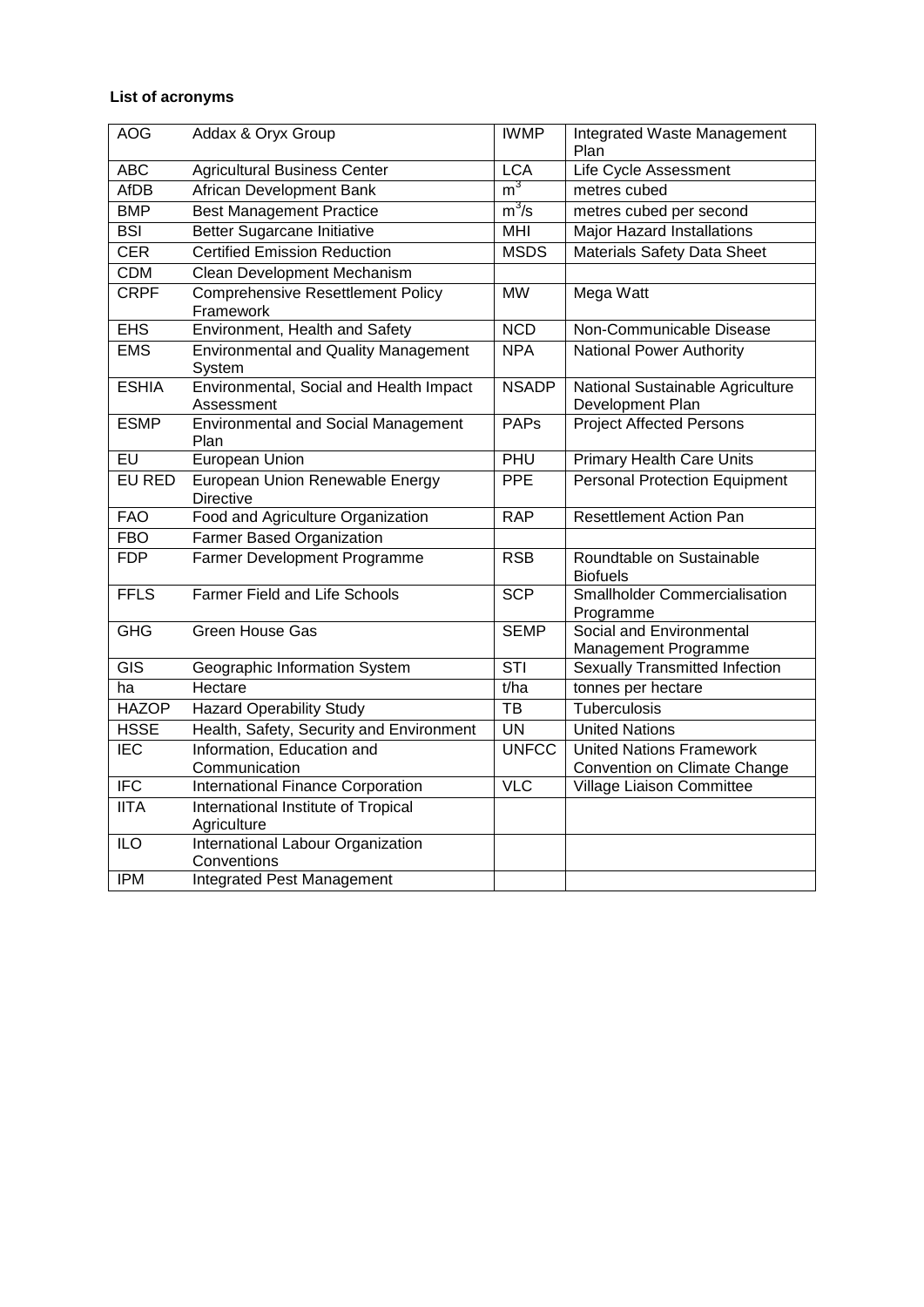# <span id="page-3-0"></span>**1. INTRODUCTION**

1.1 Addax Bioenergy, a division of the Swiss-based energy corporation Addax & Oryx Group (AOG), intends to develop a Greenfield integrated agricultural and renewable energy project in Sierra Leone to produce fuel ethanol and electricity. The project will produce about 90,000m<sup>3</sup> of ethanol per annum, primarily for export to the European Union (EU) market and 15MW of power will be fed into the national grid. This report summarises the findings of the Environmental, Social and Health Impact Assessment (ESHIA).

1.2 The project area is located approximately 15km west of the town of Makeni in the Chiefdoms of Makari Gbanti and Bombali Shebora in the Bombali District and in the Chiefdom Malal Mara in the Tonkolili District, in the Northern Province of Sierra Leone. The project area is a large, gently undulating plain limited to the north by the Freetown-Lunsar-Makeni highway and to the south by the Rokel River.

1.3 This summary presents details regarding the legal and policy framework, the location of the project, a description of the project activities, an outline of project alternatives and the primary mitigation measures and recommendations of 14 specialist studies commissioned to determine the impacts associated with the project. An overview of the management systems to deal with environmental and social impacts and risks, together with a summary of the monitoring programme is presented. A summary of stakeholder engagement activities undertaken to date and an analysis of the environmental and social acceptability of the project is provided.

1.4 The Addax project is to a large extent financed by European Development Finance Institutions and the African Development Bank and applies IFC Performance Standards, Equator Principles and the African Development Bank policies. In order to meet EU sustainability criteria, the project will also adopt international best practices for the sugar and biofuels industry as defined by the Roundtable on Sustainable Biofuels (RSB) and the Better Sugarcane Initiative (BSI), of which Addax is a member.

# <span id="page-3-1"></span>**2. PROJECT DESCRIPTION AND JUSTIFICATION**

#### **Project Description**

2.1 The project will consist of 10,100ha of irrigated sugarcane estates and an ethanol factory capable of producing 90,000m<sup>3</sup> of ethanol per annum and 32MW of nominal electrical power capacity, of which 15MW will be available for sale to the national grid.

2.2 The project will cover about 14,300ha of land comprising approximately 10,100ha of irrigated sugarcane estates, land for the project's infrastructure including an ethanol factory, a power plant, resettlement areas, roads and irrigation infrastructure and supporting infrastructure (including a power line connection the power plant to the national grid). Included in this is an estimated 2,000ha developed as part of the project's Farmer Development Programme (FDP). This surface will be divided into about 60 community fields established and sown by Addax and dedicated to staple food production (mainly rice and cassava) to the benefit of the local population. The FDP programme was developed with the support of the UN Food and Agriculture Organization (FAO) with the aim of securing the per capita food baseline in the project area. The program will significantly boost food production well beyond current levels. Another 1,800ha are required for ecological corridors and buffer areas to protect existing pockets of biodiversity. The sugarcane estates comprise circular fields under pivot irrigation, the location of which have been selected on criteria of agricultural suitability, proximity to factory and water sources, and various sustainability criteria including the avoidance of villages, forests and food-producing areas thereby minimising economic and physical displacement.

2.3 The factory feedstock of sugarcane will be sourced from the company plantation, over the sugarcane season of about 220 days. The estates will require partial irrigation (using centre pivots) during the dry season (November to May). The quantity of water required for the project peaks at up to  $7m<sup>3</sup>/s$  in the driest months (February to April) and the total demand of about 80 million  $m<sup>3</sup>$  per annum will be drawn from the Rokel River which flows adiacent to the site and is Sierra Leone's third largest river with a an annual flow of about 3.8 billion m3. Therefore the water abstraction is only about 2% of the river water flow. As the Rokel river flow is now regulated by the upstream Bumbuna dam, the project does not cause changes to the natural base flow profile.

2.4 The sugarcane stalks will be mechanically harvested, crushed to extract juice and distilled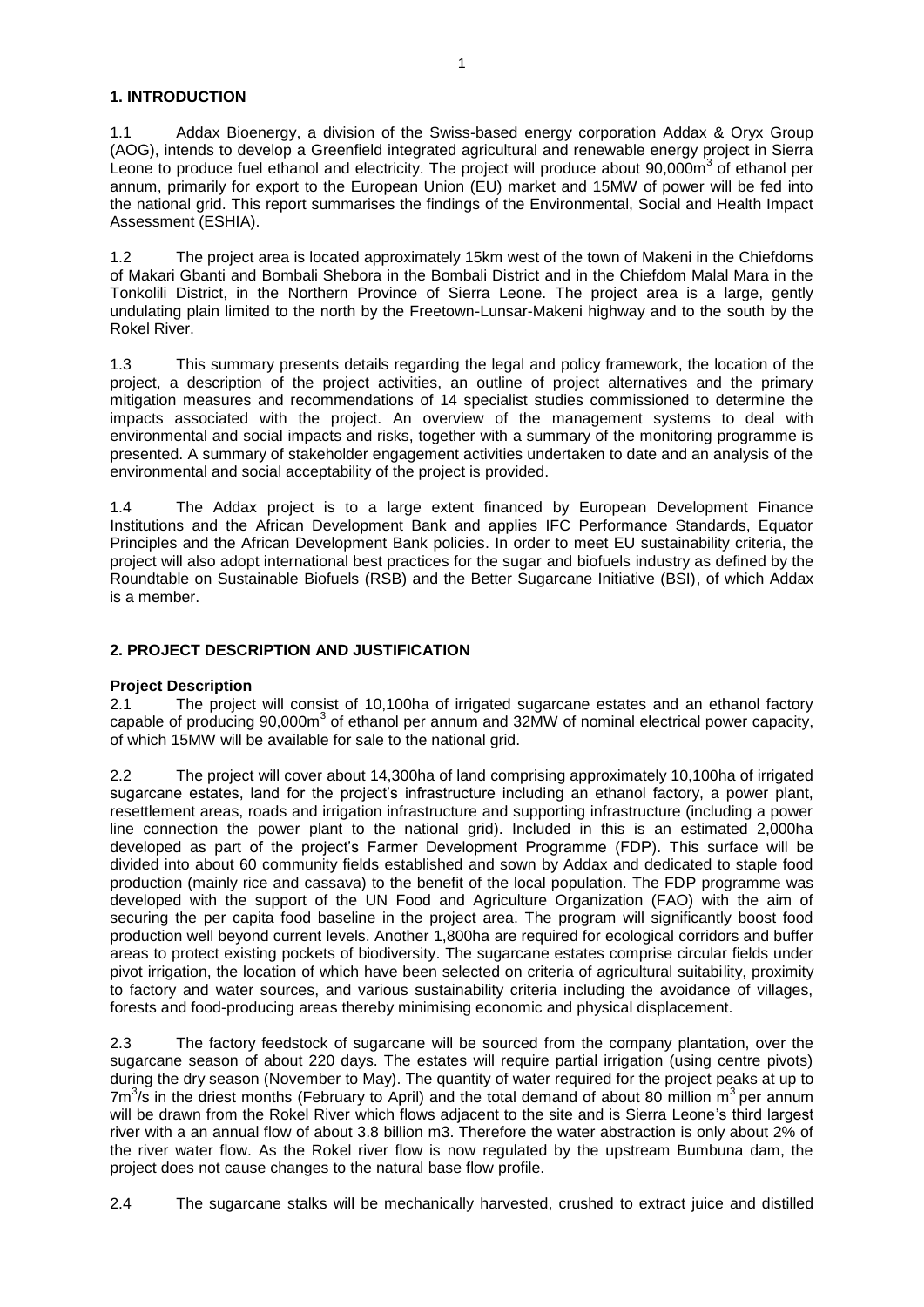into fuel ethanol at the onsite factory, designed to be capable of processing up to 4,800 tonnes of cane per day and producing sugar juice for the  $350m<sup>3</sup>$  per day fermentation distillery. A co-product from this process, known as bagasse, will be used to fuel steam turbines to generate 32MW of electricity, with about 15MW sold to the domestic power grid through a Power Purchase Agreement with the National Power Authority (NPA) backed by the Government of Sierra Leone. The factory, distillery and the sugarcane estates irrigation system will be powered by the factory"s own power-plant. Another coproduct from the distillation process, Vinasse, is rich in nutrients and will be returned to the fields through the irrigation system and a dedicated pipeline network to replace fossil fertilizer. The final product (de-natured anhydrous ethanol) will be transported to the Kissy terminal in Freetown by road, primarily for export to Europe. The ethanol will be stored and loaded on ocean-going tankers from the terminal.

2.5 The reduction of carbon emissions achieved by the electric power generated from residual sugarcane fibres (bagasse) will earn Addax Certified Emission Reduction certificates (CER), also known as carbon credits, after Addax certifies the high carbon savings of its ethanol production under the EU certification schemes. A greenhouse gas life-cycle assessment has estimated the CO2 savings of Addax" ethanol production versus gasoline at 71%, i.e. well above the EU RED floor of 50%. Addax is developing the co-generation part of its project under the Clean Development Mechanism (CDM) of the United Nations Framework Convention on Climate Change (UNFCC).

2.6 Addax has leased a total 57,000 hectares of land for its project. This amount exceeds the net needs of the project. This is due to Greenfield nature of the project and the very large and noncontiguous development area which requires a degree of flexibility to address some layout changes in the implementation phase. Therefore, the land leases include a relinquishment option which allows Addax to surrender lands that are not needed for its operations within a 5 year period. Until lands are either developed or relinquished, farmers are free to continue their operations.

In application of the Provinces Land Act Cap 122, the land leases were signed with the statutory authorities which are the Chiefdom Councils of the three Chiefdoms in the project area. The legal requirement is that if a third party intends to lease land, a surface rent payment needs to be made to local authorities in compensation for the loss. The rent stated in the land lease will be US\$3.60 per acre per year. The rent will be paid to the Chief Administrative Officer and requires this to be split in 20% to the District Council, 20% to the Chiefdom Administrator and 10% to the National Government, and 50% to the Landowners on the Leased Area which has not been surrendered.

According to the law, traditional landowners are not party to the land leases and no rent is payable to the landowner directly. This situation was not judged satisfactory to Addax and therefore it entered into direct discussions with traditional landowners and their communities. A reputed law firm was selected by the communities to represent them in the land lease negotiations with Addax. Over a period from June 2009 to March 2010, many information and consultation meetings were held between the communities and their lawyers and the land lease drafts were turned several times between the law firms until mutually acceptable drafts were finalized and signed in April 2010. Furthermore, Addax is giving landowners a status as project parties through Acknowledgment Agreements whereby the landowner acknowledges the rights and obligations of the parties to the lease agreements and receives an additional direct rent payment of US\$1.40 per acre per annum during the remainder of the Lease Period. Every community"s and/or landowner"s land boundaries are surveyed and payments are made on the basis of the surface of the land. Thus, the traditional landowner who acknowledges the lease will receive 50% of US\$3.60 plus US\$1.40 = US\$3.20 (or 64%) for the actual land that the project will lease. The total amount paid for land per acre is therefore US\$5.00 (US\$12 per hectare) which conforms to the recommendations issued by the Ministry of Agriculture in 2009.

The status of the landowners and their protection is at the heart of the lease agreement setup (which would not be guaranteed by the Provinces Land Act only). Addax fully complies with the Act but has introduced a major innovation through the Acknowledgment Agreements which are now suggested by the Government and resident international organizations for incoming investors in the agricultural sector.

#### **Project Justification**

2.7 The Addax project builds on the opportunity presented by a growing market for biofuels in Europe as well as preferential trade agreements and suitable climate and lands in Sierra Leone. Sierra Leone is a functioning democracy but as a post-conflict country still suffers from the consequences of the civil war and has been hovering at the bottom of the UN human development index ever since the end of hostilities in 2002. The large-scale job creation and infrastructure and services development associated with the Addax project will therefore have a significant positive impact. The project is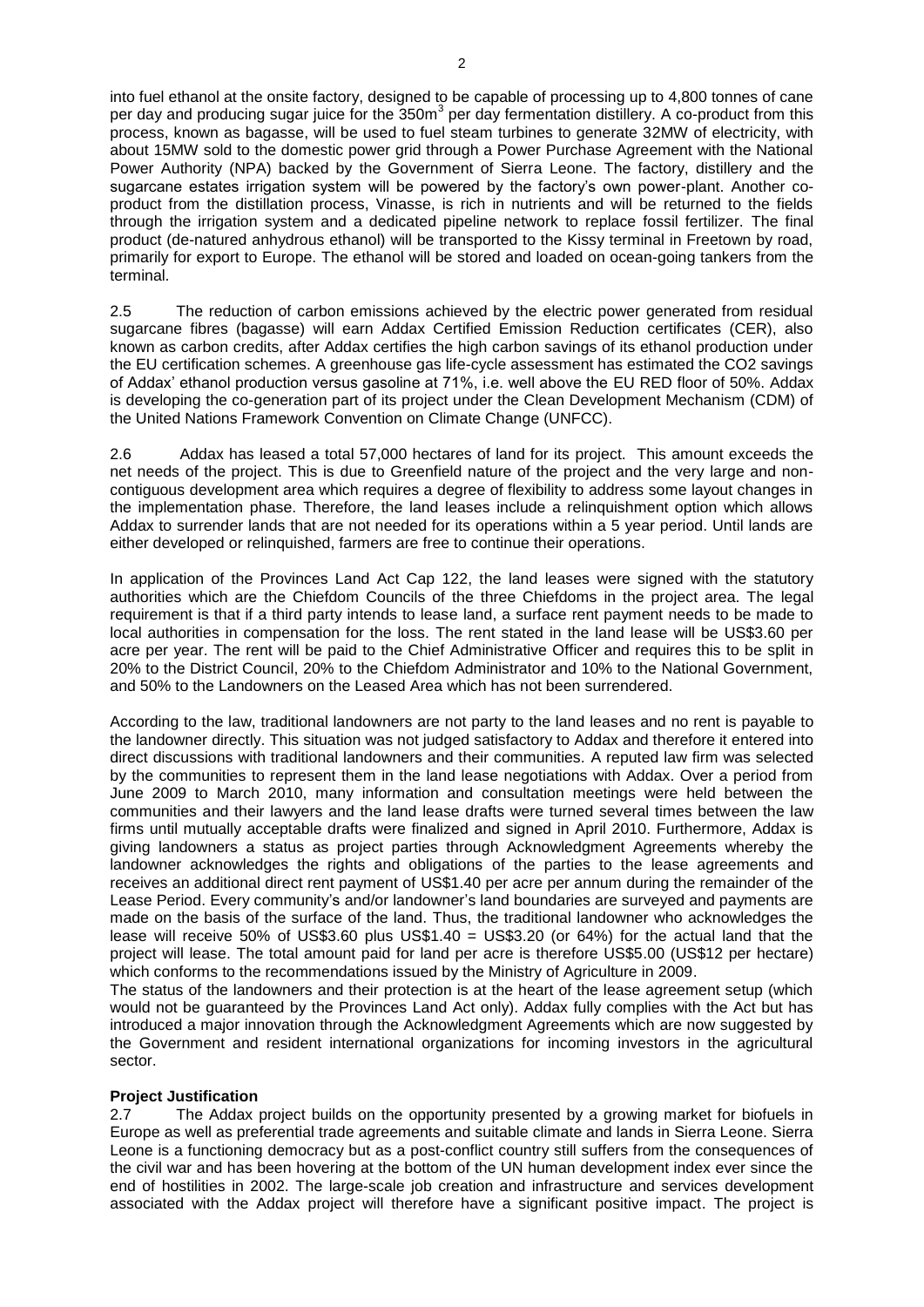considered a priority investment by the Government and Development Partners of Sierra Leone as it contributes to diversifying its economy and attracting more foreign direct investment. The project will be among the largest private industrial investments in Sierra Leone and an important step in diversifying the economy and promoting agriculture.

2.8 The Addax project is aligned with the Government of Sierra Leone"s social, investment and development policy objectives, at national and local level through its poverty reduction strategy – "An Agenda for Change – Second Poverty Reduction Strategy (PRSP II) 2008-2012" in its effort to enhance:

a) Poverty reduction;

- b) Employment creation; and
- c) Food security.

The project is fully aligned with the Sierra Leone investment policy because it is a large agriculture and industrial project which:

i.) will provide job opportunities for Sierra Leoneans at all skills levels,

- ii.) provide significant foreign direct investment;
- iii.) is export oriented;
- iv.) makes extensive use of local raw materials;
- v.) will ensure the development and transfer of a variety of skills and technology;
- vi.) will produce a surplus of electricity for commercial purposes; and

vii) makes use of renewable energy resources.

In addition the project and its farmer development and training programmes are in line with the "National Sustainable Agriculture Development Plan (NSADP)", including the nation-wide initiative "Smallholder Commercialisation Programme (SCP)", which is a broad sector-wide framework for putting the objectives of the "Agenda for Change" into action. The FDP and FFLS programmes will improve local farming practices and contribute to enabling farmers to reach a commercial capacity.

# <span id="page-5-0"></span>**3. POLICY, LEGAL AND ADMINISTRATIVE FRAMEWORK**

3.1 The legal framework which has guided the ESHIA includes both international and national legislation, including the African Development Bank"s environmental and social policies, the Equator Principles and the International Finance Corporation"s (IFC) Performance Standards. Performance standards 1-6 and 8 were applied to this project as performance Standard 7 (indigenous peoples) was deemed not to apply. Three sector specific IFC Environment, Health and Safety (EHS) guidelines were applied: Electrical Power Transmission and Distribution, Plantation Crop Production and Sugar Manufacturing. The following African Development Bank policies were applied: the Policy on the Environment, the Gender Policy, the Involuntary Resettlement Policy and the Policy on Poverty Reduction.

3.2 In terms of National legislation, the National Environmental Policy and National Environmental Protection Act are the most important pieces of legislation to comply with in Sierra Leone. These indicate, in a very general manner, the need for sound environmental management in order to stimulate the health and welfare of Sierra Leonean citizens. The policy provides for the execution of a social and environmental impact assessment before the development of a project. The Addax project's ESHIA has been presented to the Sierra Leone Environmental Protection Agency (SLEPA), the authority responsible for ensuring compliance with environmental legislation. SLEPA has stated that the ESHIA complies with their requirements for the issuance of an Environmental License. The Environmental License is still awaited. In addition, the Agricultural Policy, the National Water and Sanitation Policy and the National Lands Policy are regarded as important policies that the project will comply with. Others include the Labour Policy, the Health and Safety Regulations, Transport Sector Policy and Hazardous Materials Policy.

3.3 In addition to Sierra Leonean legislation, the international conventions which the Addax project will comply with include: the International Labour Organization Conventions (ILO), the United Nations (UN) International Covenant on Economic, Social and Cultural Rights, the UN International Convention on the Elimination of All Forms of Racial Discrimination, the UN Declaration on Rights of the Indigenous Peoples, the World Heritage Convention concerning the Protection of the World Culture and Natural Heritage, the Stockholm Convention on Persistent Organic Pollutants, the FAO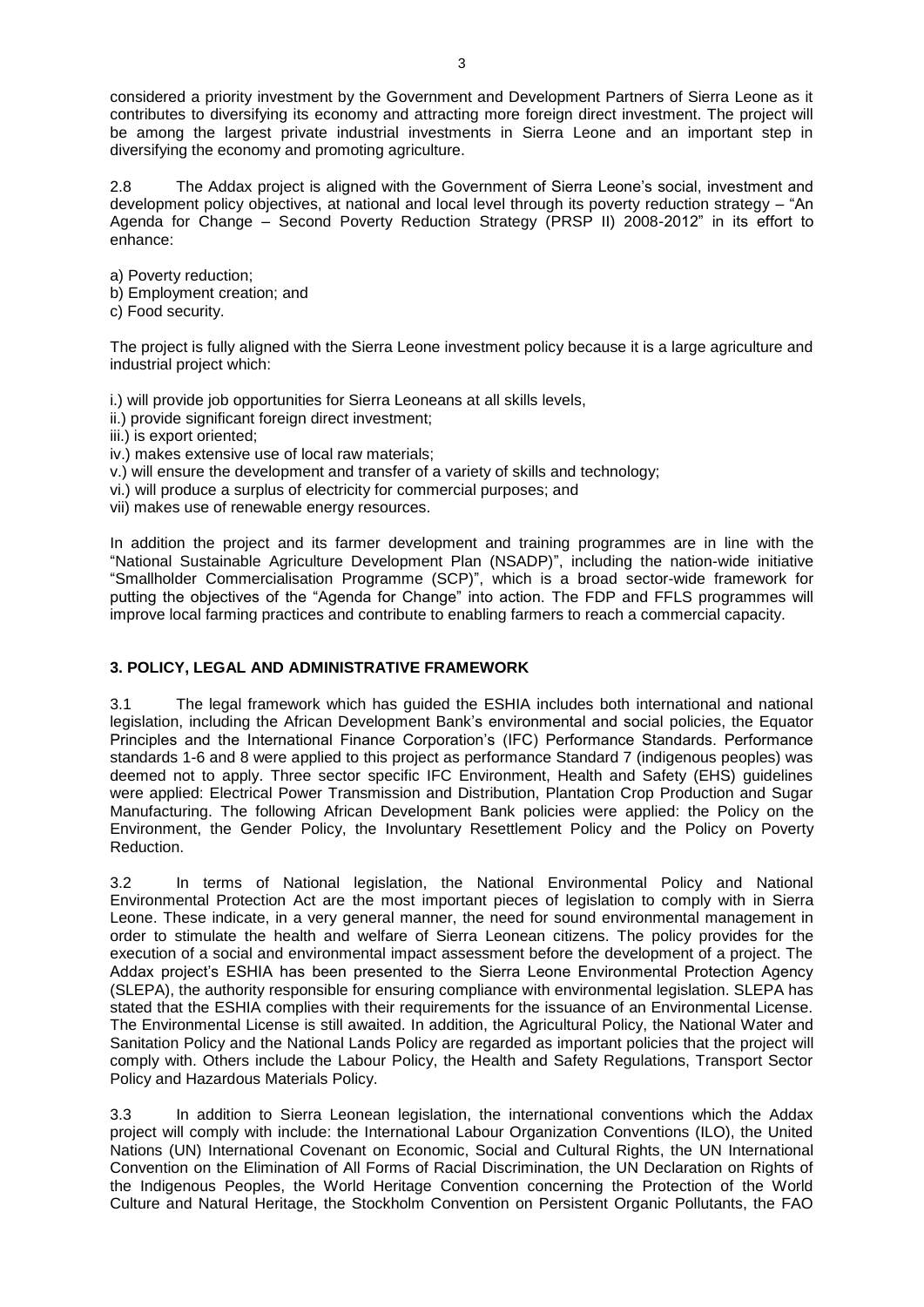International Code of Conduct on the Distribution and Use of Pesticides, the Rotterdam Convention on Prior Informed Consent Procedures for certain Hazardous Chemicals and Pesticides in International Trade, the UN Convention on Biological Diversity, the Ramsar Convention on Wetlands, the Convention on the International Trade of Endangered Species of wild Flora and Fauna, the UN Framework Convention on Climate Change, the Cartagena Protocol on Biosafety, the UN Convention to Combat Desertification, the Abidjan Convention for the cooperation in the Protection and Development of the Marine and Coastal Environment of the West and Central African Region, the UN Convention on the Law of the Sea, and the International Convention for the Prevention of Pollution from ships. Sierra Leone adopted a National Adaptation Programme of Action (NAPA) under the United Nations Framework Convention on Climate Change (UNFCCC). The NAPA identifies priority areas and adaptation actions for vulnerable sectors, such as agriculture, food security, water resources, and erosion. The Addax project is aligned to Sierra Leone"s NAPA.

3.4 Important international biofuels sector guidelines, standards and policies applicable include: The Council of the European Union (EU) Promotion of the Use of Energy from Renewable Resources (Document 2008/0016, 11 December 2008) – the Renewable Energy Directive (RED); the Criteria for Sustainable Biomass Production (June 2006), commonly referred to as the Cramer Principles; the Round Table on Sustainable Biofuels (RSB – prepared by the Energy Centre in 2007 and revised in 2009) and; the Better Sugarcane Initiative.

3.5 A number of best management practice guidelines for security arrangements which apply to this project were also identified and used to guide the security management component of the project.

# <span id="page-6-0"></span>**4. DESCRIPTION OF THE PROJECT ENVIRONMENT**

# **Climate, Topography and Drainage**

4.1 The project area receives approximately 3,000mm/year of rainfall. Most falls between May to October, hence supplemental irrigation is required for the dry months (November-May) when natural rainfall drops to less than 20 mm per month between December and March. The project area consists of gently undulating, rolling plains made up of low lying drainage depressions and swampy low lands. These are interspersed with higher, well drained upland areas and some granite hills. The low lying swamps and bolilands, although imperfectly drained, are more fertile than the upland regions.

4.2 The Rokel River bounds the study area to the south and runs from East to West. It is a substantial river system, and the flow is now regulated by the Bumbuna hydro electric dam, located 80km upstream. This regulation increases flows during the dry season (November-May) when irrigation water is required. Smaller important rivers which flow across the site are the Tabai and the Belia Rivers.

#### **Flora**

4.3 An extensive biodiversity assessment was conducted on flora in the project area. The findings are captured in the Biodiversity and Ecological Impact specialist study. Seven vegetation types were distinguished in the project area, with the abrupt boundaries between them being the result of land use (vegetation clearing and fire). The vegetation types were consistent in structure and species composition throughout the study site: Riparian and swamp forest, village/terrestrial forest, bolilands, wetlands<sup>1</sup> (inclusive of open water bodies), Lophira woodlands, palm plantations, elephant grass.

4.4 The ecological sensitivity of each vegetation type was rated based on its general overall state using criteria defined in the ESHIA in order to determine "no-go" areas and areas of conservation value. Wetlands, terrestrial/village forest and riparian forests were classified as high or very high sensitivity vegetation.

# **Fauna**

4.5 An extensive biodiversity assessment was conducted on fauna in the project area, including amphibian, reptile, bird, and mammal species in the project area. The findings are captured in the

Wetlands are defined here according the Ramsar Convention, which uses a broad definition of the types of wetlands covered in its mission, including lakes and rivers, swamps and marshes, wet grasslands and peatlands, oases, estuaries, deltas and tidal flats, near-shore marine areas, mangroves and coral reefs, and human-made sites such as fish ponds, rice paddies, reservoirs, and salt pans. The Ramsar definition is used, as this is how wetlands are defined in the EU RED. No Ramsar site was identified in or near the project area.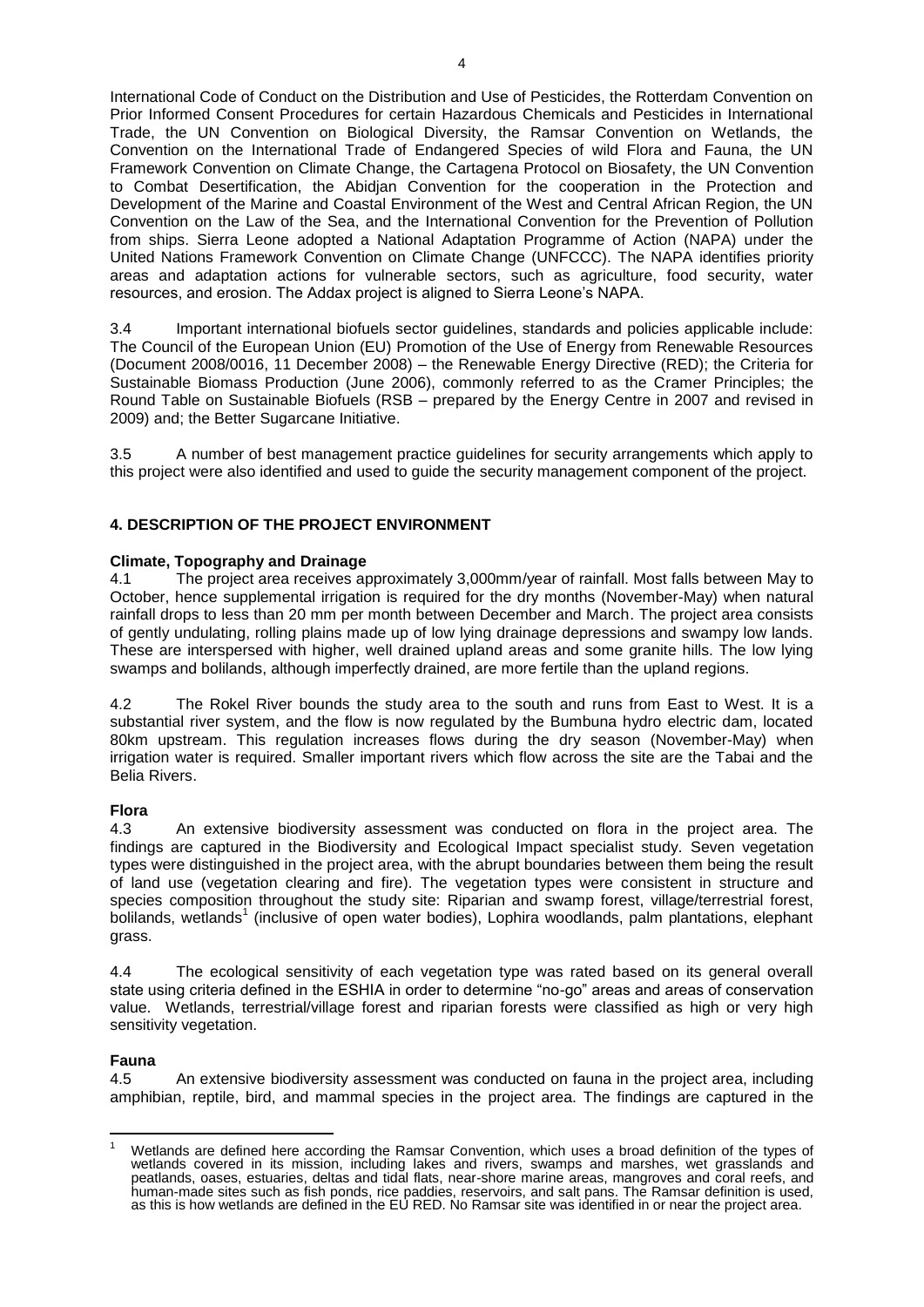Biodiversity and Ecological Impact specialist study. Species of special concern, which includes protected, rare or endangered animal species, were identified through a review of relevant literature. However, none of these species were observed during the field studies and this is mainly attributed to the lack of forest habitat in the project area:

- Three listed bird species potentially occur in the project area.
- Two near threatened Pangolin species have distribution ranges which overlap with the project area.
- Due to the Rokel River corridor it is possible that Campbell"s monkey, spot-nosed monkey, sooty mangabey, green monkey and baboon have access to the project area.
- The only red data antelope species which may occur in the study area is the 'near threatened' Bongo (*[Tragelaphus eurycerus](http://www.iucnredlist.org/details/22047/0)*).
- The endangered Chimpanzee (*Pan troglodytes)* and the forest buffalo (*Syncerus cafer nanus)* may occur in the project area.

The Biodiversity and Ecological Impact specialist study did not identify any mammals in the project area where the Addax project will be realized. The possible occurrence of large fauna is due to the existence of these species in adjoining areas to the Addax project area, specifically in the Bumbuna Dam corridor. The Bumbuna Dam corridor is mainly a forest/ savannah transition zone while the Addax project area is a pure savannah.

4.6 The study area falls within a region called the Atlantico-Guinean region and the fishes from this area are regional endemics. A fish survey undertaken in the Rokel, Tabai and Mabole Rivers recorded a total of 3,213 fish representing 55 species and a great deal of overlap in species between all three rivers.

# **Carbon Stocks and Greenhouse Gas Lifecycle Assessment**

4.7 An analysis of carbon stocks in areas to be cleared indicates that most areas carry low carbon stocks (generally less than 30 tonnes of carbon per hectare). Indigenous palms and forests carry significantly more carbon, but were avoided in the project planning. Therefore forests will not be cleared and only small portions of palms may be cleared. A Greenhouse Gas (including carbon) Life Cycle Assessment (LCA) in line with ISO14044 was undertaken, based on rules set out in Annex VII of the European Union Renewable Energy Directive (EU RED). Calculated emissions associated with the cultivation, processing, transport and use of product yield total emissions of approximately 23.90 grams of CO2equivalent/MJ. This will result in Greenhouse Gas Emission savings against the fossil fuel comparator of 71.48%, which is well above the EU RED minimum emission saving thresholds of 35%, and 50% post 2015.

#### **Social Environment – Population Demographics**

4.8 The project area is largely located in the Bombali District, with the town of Makeni as its main centre, and in the Tonkolili District, and predominantly in the Chiefdoms of Makari Gbanti (pop. 53,742) and Bombali Shebora (pop. 88,674) in Bombali District and Malal Mara (pop. 10,227) in Tonkolili District. The Chiefdom is sub divided into sections comprising a number of villages. Sections are headed by a Section Chief and villages by a Town Chief. The majority of people in the study site are Muslim (85%), with the remaining being Christian and indigenous religions. There are more adult women than adult men in the area, and the household survey showed that the average number of members per household is 9.9.

#### **Livelihood Strategies**

4.9 The majority of households practice a mixed economy, including crop cultivation, bee keeping, charcoal production, hunting, fishing and animal husbandry. Agriculture is the main livelihood strategy in the area, with 95% of households involved in small scale farming. The average area cultivated over a year is generally estimated between 0.4-2ha, and the household survey results indicate that 78% of households cultivate more than 1.2ha of land in the rainy season. Rice is the main crop grown during the rainy season and sweet potato and cassava the main crops during the dry season. In addition, a large variety of crops are grown in smaller quantities. Both men and women are involved in farming activities. Rice is the main cash crop but all surplus crops are sold when households need cash. Livestock is a minor economic livelihood in the area. In the majority of villages only between 10 and 20% of the population keep livestock (other than chicken). Cattle in the area are mainly kept by the Fullah, a nomadic pastoralist people descended from Guinea, who graze their herds on local village land. Natural resource use is an important aspect of local livelihoods, with many people involved in charcoal production, wild plant collection, beekeeping, hunting and fishing.

# **Access to Land**

4.10 Customary land tenure rules apply in the area. Through customary law, ownership of land is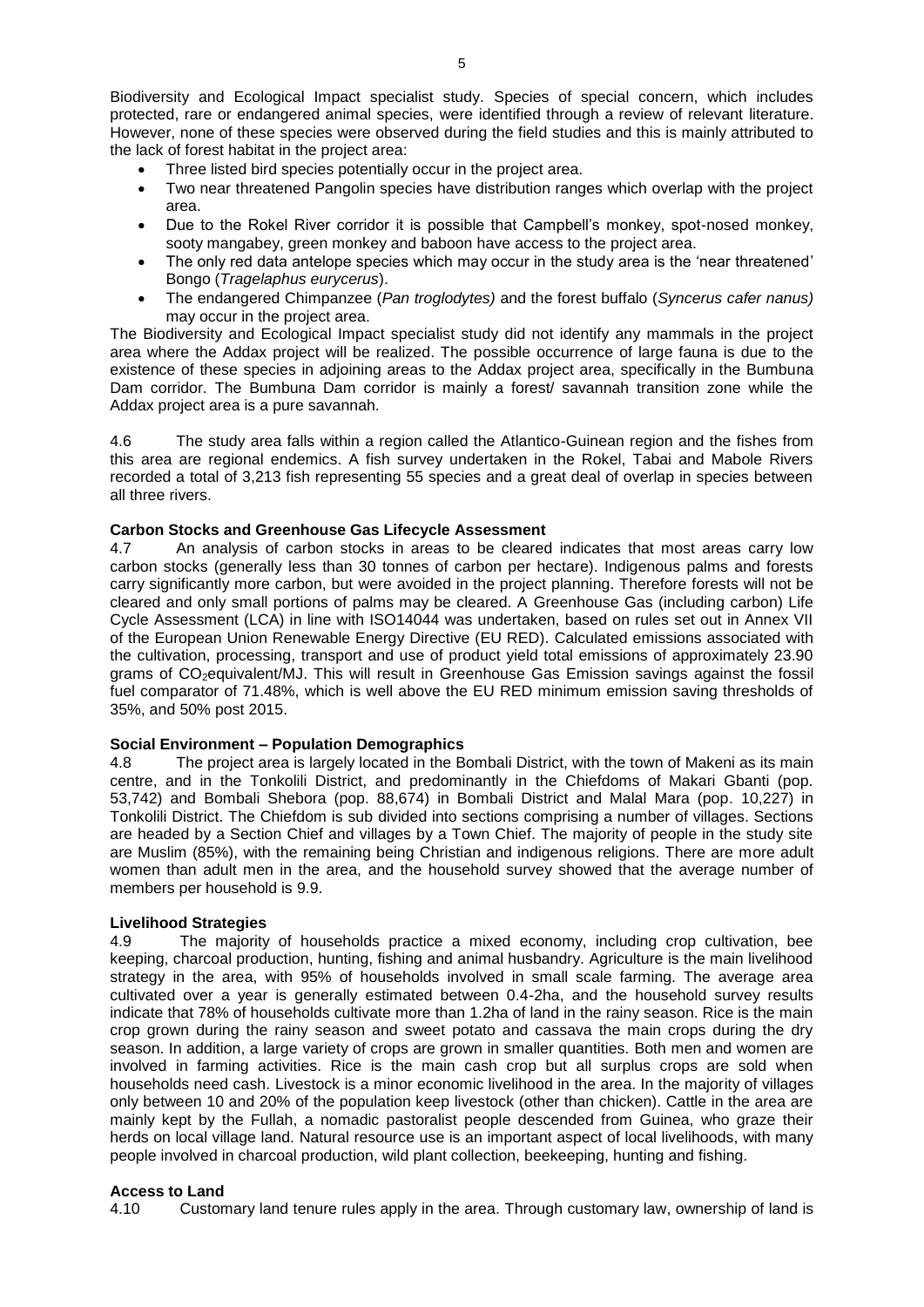vested in the chiefdoms and communities, and can never be owned freehold. Land always belongs to the communities under different forms of tenure under customary law. This principle is established by the Chiefdom Councils Act as well as by Section 28(d) of the Local Government Act 1994 (Ajei, 2008). The Provinces Lands Act (Cap 122) regulates the ownership of land by non-natives in the provinces. According to Section 4 of Cap 122, non-natives (such as Addax) can only acquire a leasehold interest of fifty years in land in the provinces.

4.11 In the project area the customary land tenure system is based on family tenure, which is based on lineage or clan and unites all the descendents of a particular ancestor or group of ancestors who are identified as founders of that family or clan. Such family units are legal bodies with the right to claim and hold land. The paramount title to family land is vested in the family as a group. Responsibility for the management of family land is vested in a head of family assisted by a council comprising of principal family members. Although title to land is vested in the family, varying degrees of lesser interests in specific portions of family land may be held by some family groups or individuals.

4.12 Although family land tenure prevails in the area, it is locally acknowledged that the Paramount Chief is the custodian of the land on behalf of the entire chiefdom, and land disputes are arbitrated by him. Land is regarded by the local landowners as their most precious possession. It is their only security in an otherwise economically insecure environment. Land is regarded as a safeguard for the maintenance of livelihoods. The majority of people have access to more than 8ha of land and households have access to more land than they cultivate.

# **Land Use Analysis**

4.13 Table 1 below provides definitions and areas for the land requirements referred to in this report. Using a Geographic Information System (GIS), recent (2009) colour aerial photography and visual identification classification methods, a land use classification system was developed for the vegetation types. The land cover of the 46,370.5ha project area was digitised (this area excludes all lands above the Makeni-Freetown highway contained in the leased area but unlikely to be developed) and the plantation (pivot fields) and infrastructure layout overlaid on the digitised image. Through a number of analyses which considered social, environmental, agronomic and economic constraints, the project layout shown in Annex 1 was achieved. This layout avoids all forested areas (in line with the EU RED), and minimises physical displacement of local people. The total area planned for pivots amounts to 10,088.2ha and 1777.7ha of land for the ecological corridors and 310.5 ha for infrastructure requirements (these amounts exclude FDP and resettlement lands).

| <b>Name</b>         | <b>Definition</b>                                              | Area        |
|---------------------|----------------------------------------------------------------|-------------|
| Leased area         | Land for which Addax have signed lease agreements              | 57,000 ha   |
|                     | Land assessed using the aerial photographs, which is           |             |
| Project area        | the Leased area below the Makeni to Freetown Highway           | 46,370.5 ha |
| Pivot area          | Sugarcane fields in the project area                           | 10,088 ha   |
| Ecological          | Areas in the project area that will be rehabilitated and       |             |
| corridors           | used for biodiversity conservation                             | 1,777.7 ha  |
|                     | Land in the project area to be used for project related        |             |
|                     | infrastructure                                                 |             |
| Infrastructure area | such as roads, power lines, staff housing, factory etc         | 310.5 ha    |
|                     | Land in the project area that falls outside of the pivot area, |             |
| Land remaining*     | ecological corridors and infrastructure area                   | 34,194.1 ha |

| Table 1 – Definition of land requirements and areas used in this report |  |  |  |
|-------------------------------------------------------------------------|--|--|--|
|                                                                         |  |  |  |

\* Note that the land remaining calculation does not exclude FDP land (estimated to be approximately 2,000ha and displacement lands estimated to be approximately 23ha. This is because the location of these two lands has not been determined since it requires stakeholder engagement and consensus).

4.14 The main land-use categories linked to livelihoods, which were identified using the digital aerial pictures and through ground truthing are as listed in Table 1. The table includes the amount of each vegetation type that will be used for the plantation, infrastructure and ecological corridors associated with the Addax project. In total Addax will require an estimated 12,167.3ha (excluding FDP lands and resettlement lands) of land, and therefore 34,194.1ha will remain in their current state and can continue to be used by the local population.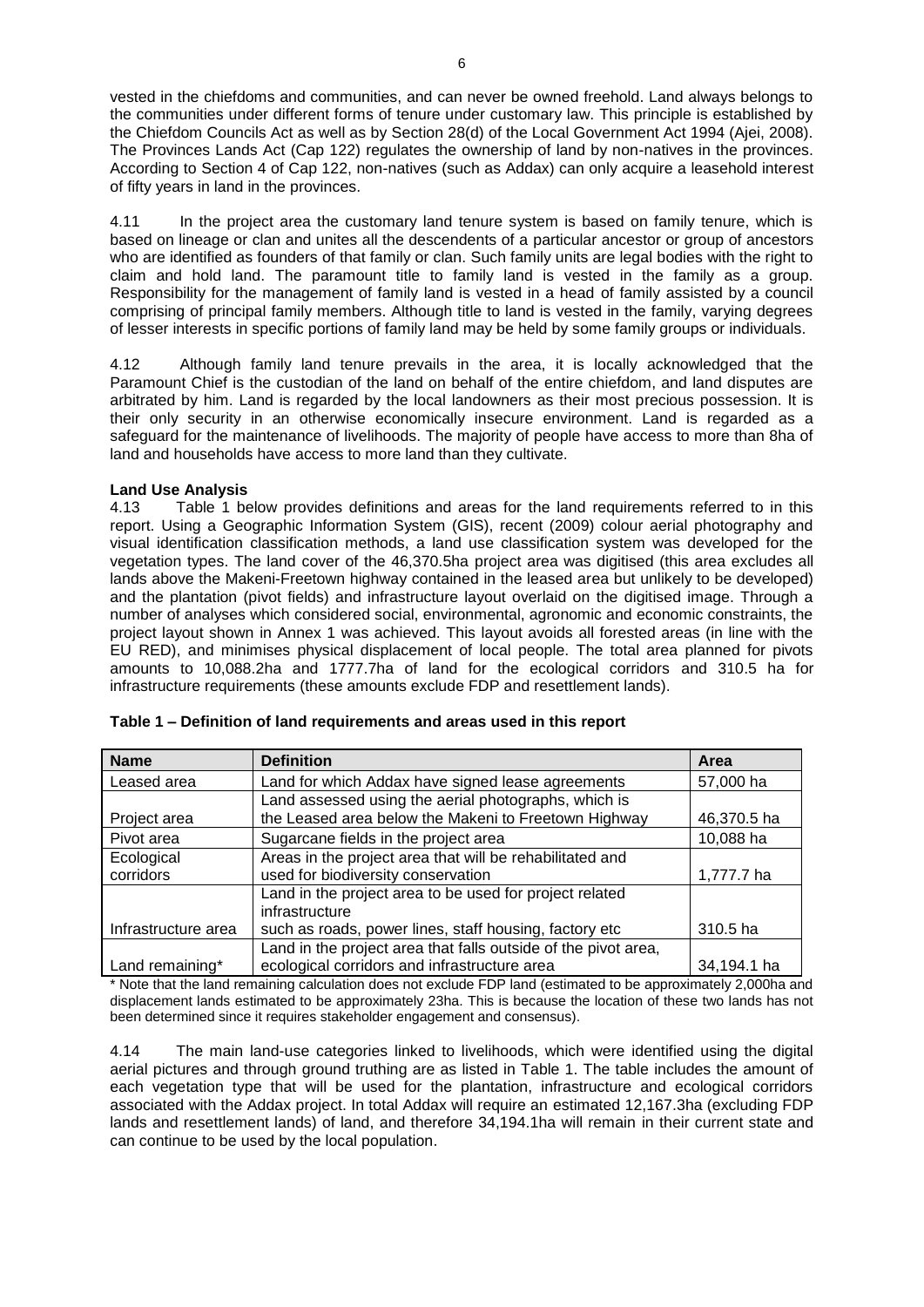| Land use category              | <b>Amount Required for Addax</b><br><b>Project (Excluding FDP and</b><br><b>Resettlement Lands) (Ha)</b> | <b>Amount</b><br>Remaining<br>(ha) | <b>Sensitivity Classification*</b> |
|--------------------------------|----------------------------------------------------------------------------------------------------------|------------------------------------|------------------------------------|
| <b>Burned vegetation</b>       | 826.7                                                                                                    | 3,608.4                            | Low                                |
| Cultivated lands - current     | 288.8                                                                                                    | 1,317.2                            | Low                                |
| Cultivated lands - fallow      | 1,106.9                                                                                                  | 2,991.0                            | Low                                |
| Grassland                      | 4,404.8                                                                                                  | 10,751.4                           | Low                                |
| Hamlet <sup>2</sup>            | 0.7                                                                                                      | 4.5                                | Low (easily replaceable)           |
| Lophira scrubland <sup>3</sup> | 3,839.4                                                                                                  | 10,414.6                           | Low                                |
| Palms                          | 104.7                                                                                                    | 282.8                              | Low                                |
| <b>Riparian forest</b>         | 492.0*                                                                                                   | 459.7                              | High                               |
| Riparian zone                  | $171.0*$                                                                                                 | 497.2                              | High                               |
| River buffer zones             | 623.9*                                                                                                   | 16.4                               | High                               |
| <b>Terrestrial forest</b>      | $10.4*$                                                                                                  | 75.2                               | High                               |
| Village $4$                    | 1.6                                                                                                      | 80.3                               | Very high                          |
| Village forest                 | $22.3*$                                                                                                  | 390.4                              | Very high                          |
| Wild palms                     | 122.3                                                                                                    | 1933.4                             | Low                                |
| Woodland <sup>5</sup>          | 160.6                                                                                                    | 1,371                              | Medium                             |
| Total                          | 12,176.3                                                                                                 | 34,194.1                           |                                    |

**Table 2 - Vegetation types which fall into the land use categories.** 

\*protected from development as included in ecological corridors.

#### **Project Affected People**

4.15 Estimates generated through analyses and counts of all structures in all villages from the aerial photos were cross checked against villages in which the total population was known from a census exercise. This resulted in an accurate assessment of 13"617 people living in areas affected by the project (Table 2). The project has been designed to avoid village areas and therefore only 77 people living in two small settlements will be physically resettled. All other PAPs will be able to continue living in their villages but will be subjected to economic displacement as a result of the project. Economic displacement varies across the project area and is addressed through compensation processes within the site specific Resettlement Action Plans including the Farmer Development Programme.

| <b>Year of Development</b> | No of Villages | <b>Estimated Total Population</b> |
|----------------------------|----------------|-----------------------------------|
| 2010                       |                | 1,642                             |
| 2011                       | 21             | 5.718                             |
| 2012                       | 13             | 3.576                             |
| 2013                       | 18             | 2,681                             |
| <b>Total</b>               | 60             | 13,617                            |

#### **Table 3 – Estimated Project Affected Persons**

# **Farmer Development Programme**

In order to mitigate potential impacts from economic displacement, Addax has started to implement a Farmer Development Programme (FDP) incorporating the FAO Farmer Field and Life Schools (FFLS) concept. The FDP will ensure PAPs have access to sufficient land and appropriate

<sup>&</sup>lt;sup>2</sup> These are classified as low sensitivity because they can be easily replaced and do not involve physically resettling people since the hamlets are temporary shelters for people working in the fields during planting and harvesting.

<sup>3</sup> Lophira scrubland is classified as low sensitivity because the vegetation in this classification is recovering from cultivation. This is different to lophira woodland which is classified as medium sensitivity.

<sup>4</sup> Villages and village forests are classified as very highly sensitive since any activities in these areas would require either resettlement in the case of a village or disturbance to graves and other culturally important artefacts which have important social consequences.

<sup>5</sup> Woodlands are classified as medium sensitivity because they have the potential to contain relatively high plant diversity.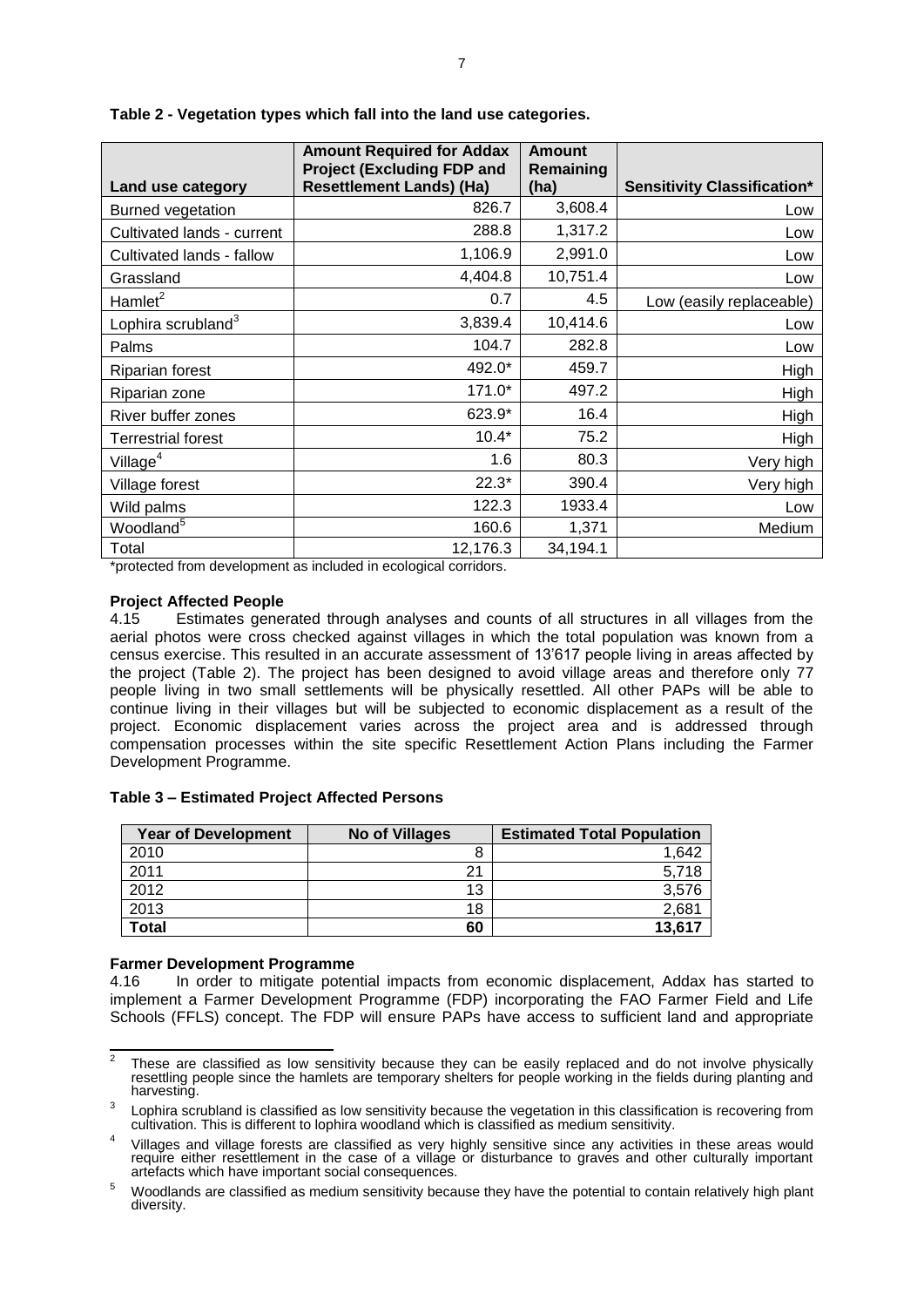agricultural training to be able to produce enough rice to achieve food security and enhance their livelihoods.

The primary objective of the FFLS programme is to ensure its participants are trained in modern agricultural practice and techniques to enable them achieve higher crop yields. 2000 farmers from the communities in the project area will be offered 30-week training programmes. The program teaches better farming practices to improve productivity and earnings capacity but also life skills including health and sanitation, money management etc.

The FDP will also offer agronomic services which focus on the preparation of rice fields for each PAP and to ensure that the affected communities realise the full benefits of the improved farmer skills taught in the FFLS. Each household will be entitled to an allocation of the plots designated by the communities. The Addax FDP staff will then plough and prepare the land for planting for the first year. A total of 1960 ha of community rice fields will be established by the FDP.

The FFLS and FDP mitigation plans are described under 6.7 and 6.8.

# **Livelihood Enhancement and Sustainability**

4.17 In order to enhance livelihood security, defined as the *adequate and sustainable access to income and other resources to enable households meet basic needs (Frankenberger 1996),* such as food, housing, clothing, basic health and education, Addax will provide community training on aspects of health, safety, basic education, business skills, improved farming techniques and sanitation through the implementation of the project"s Social and Environmental Management Programme (SEMP) and the various Environmental and Social Management Plans (ESMPs) contained therein. These include the Community and Skills Development Plan, the Community Health and Safety Management Plan and the Farmer Development Programme Management Plan. These plans will enable the people to broaden their skill sets (services, manufacturing, money management etc), improve sanitation, increase productivity, and improve their earnings base, all of which contribute to enhancing and sustaining their livelihood security. Addax is committed to livelihood enhancement and as indicated below under the Monitoring Programme the project"s impacts on the PAPs will be closely monitored.

# <span id="page-10-0"></span>**5. PROJECT ALTERNATIVES**

5.1 There are no site alternatives at present apart from the no-go option (i.e. no project option). Due to the size of the project area a number of alternatives exist in terms of the location of individual fields. Numerous layout options were assessed in the ESHIA, and the layout developed by Addax shown in Annex 1 is regarded as the most sustainable option on social and environmental grounds (limited physical and economic displacement and sensitive vegetation and forested areas are avoided).

5.2 A number of technological alternatives for the factory layout and designs were assessed, including different options for the processing of the sugarcane (e.g. diffusers versus mills to extract the sugar from the sugarcane), and different boiler options. Decisions regarding most of the technological alternatives are based on financial and operational criteria. The factory design that has been retained is regarded as the best compromise between capital costs, process efficiency and specific operating conditions. It is also located far from urban centres with high population density.

# <span id="page-10-1"></span>**6. POTENTIAL IMPACTS AND MITIGATION/ENHANCEMENT MEASURES**

The project philosophy has been to avoid negative impacts wherever possible. This was clear in the planning and design phase where the project layout was adapted several times to avoid or minimize any negative impacts. Extensive field studies, detailed land planning based on high-resolution aerial photography and ground-truthing enabled the project to steer away from bio-diverse and populated areas as well as the main food producing areas. 14 specialist studies were undertaken as detailed below:

- 1. Biodiversity and Ecological Assessment
- 2. Hydrology and Surface Water Assessment
- 3. Preliminary Sustainability Appraisal of Agricultural Production
- 4. Land Use Analysis
- 5. Social Impact Assessment
- 6. Comprehensive Resettlement Policy Framework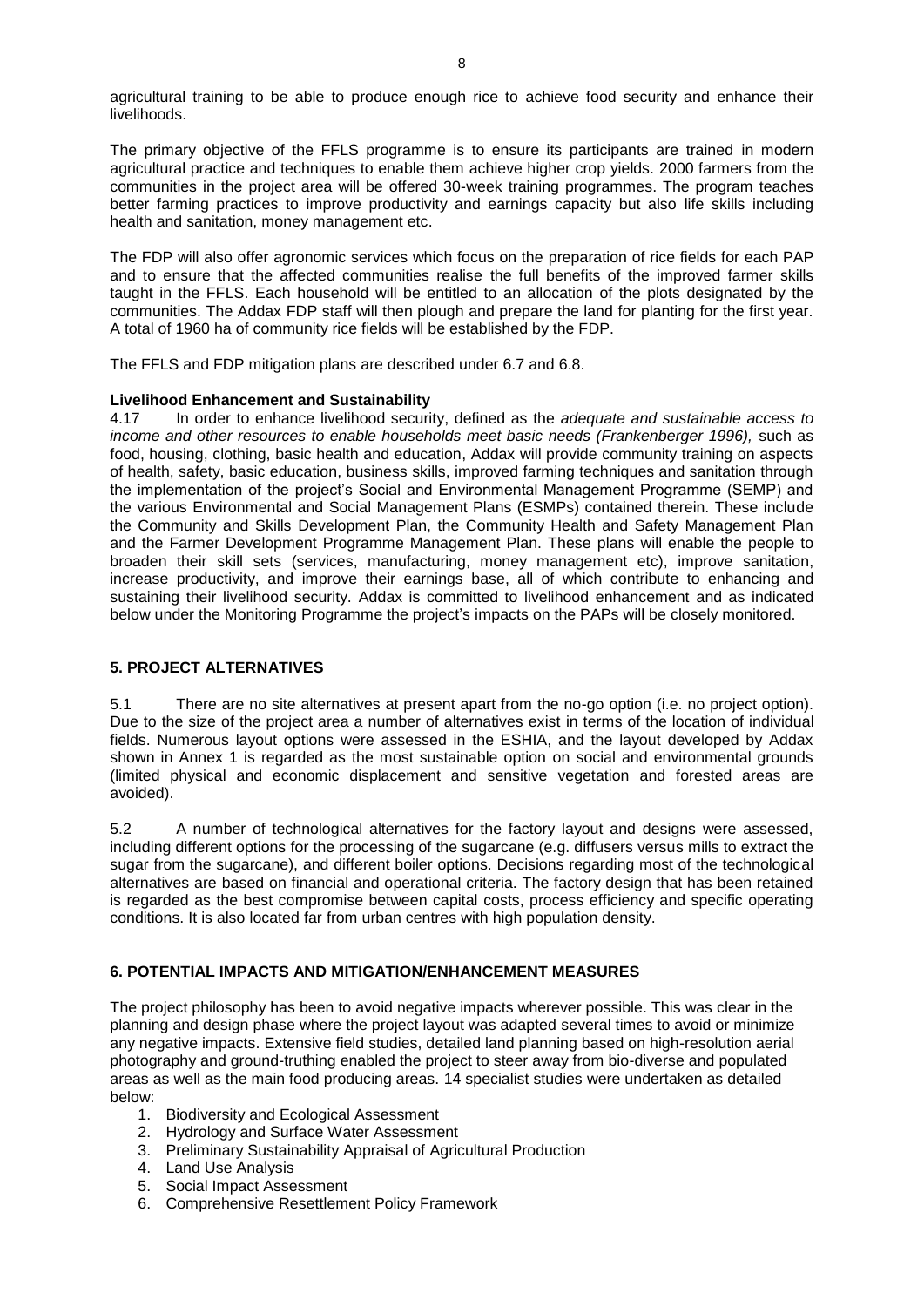- 7. Preliminary Visual Impact Assessment
- 8. Co-Products Management Study
- 9. Air Quality Impact Assessment
- 10. Infrastructure and Transport Assessment
- 11. Greenhouse Gas Lifecycle Assessment
- 12. Carbon Stock Assessment
- 13. Fisheries Assessment
- 14. Health Impact Assessment

These specialist studies thoroughly identified the project's environment and social impacts as well as mitigation measures and other recommendations to effectively address those impacts. The findings from the specialist studies were integrated into the comprehensive ESHIA. However, a large-scale agricultural project cannot be implemented without changing the project environment and despite the company"s efforts to avoid impacts, risks remain which have been identified in the specialist studies and are summarized below. In areas where impacts cannot be ruled out or are likely to occur, additional mitigation measures have been developed to minimize or reverse the impacts.

#### **Impacts on Terrestrial Fauna and Flora**

6.1 Likely or potential impacts on terrestrial fauna and flora were identified and categorised. Although previous farming activities by the local population, including de-forestation and slash and burn agriculture have adversely affected most original bio-diversity in the area, the nature of the Addax project, introducing industrial activities and monoculture, has the potential to further impact on biodiversity. Therefore, the project layout was specifically designed to avoid all forested areas (terrestrial and riparian forests), which were identified as the most biodiverse areas on the site. In addition, the creation of 1,777ha of ecological corridors across the site is the primary mitigation measure to enhance protection and recovery of bio-diversity. These corridors will be conserved and rehabilitated where appropriate. Monitoring and the appointment by Addax of Environmental Control Officers will also be undertaken to ensure negative impacts are kept in check.

## **Impacts on the Aquatic Environment and Fisheries**

6.2 The possible negative aquatic impacts relate to the risk of soil contamination and potential pollution of surface and ground waters. Contamination of aquatic environments by nutrients and pest control agents could be of moderate significance, as are the physical and cumulative impacts of water extraction from the Rokel River. Addax has adopted agricultural best practices and the main mitigation strategies have been incorporated into project design. An Integrated Nutrient Management Plan and Integrated Pest Management Plan is required as part of the Estate Operational ESMP. A number of field design recommendations have been made to minimise runoff such as the incorporation of a network of coordinated shallow drains, the use of grassed spoon drains wherever possible, the use of filter strips around the edges of the fields etc. In particular, the segregation of vinasse returned to the fields through a separate pipe-line network and application via the irrigation system minimizes the risk of contamination of waterways and sources. Ongoing monitoring of surface and ground water quality and quantity, fish populations and fisheries and abstraction rates will be implemented.

#### **Visual Impacts**

6.3 The introduction of a large industrial facility into a rural landscape will be visually intrusive and will result in a change in the character of the landscape. Mitigation measures to counter this include the rehabilitation of existing forests to improve landscape quality and the implementation of monitoring programmes to monitor the levels of light and dust around the factory.

#### **Socio-Economic Impacts**

6.4 The social impact assessment identified seven issues associated with the project that could result in significant socio-economic impacts. Socio-economic benefits include the creation of job opportunities during the operational phase and the return of young people to the area. Employment policies favour employment of local workers, women and disabled people. Others include development and construction phase job opportunities, associated job creation and stimulation of economic growth in the area, benefits arising from FDP, expansion of the local skills base and small business opportunities that will arise as a result of the project.

Possible negative impacts include a loss of, or reduced access to agricultural land, the loss or disruption to existing access routes, the potential for community conflict associated with land disputes, the influx of people into the area and local and regional decreases in the standard of living at closure of the project.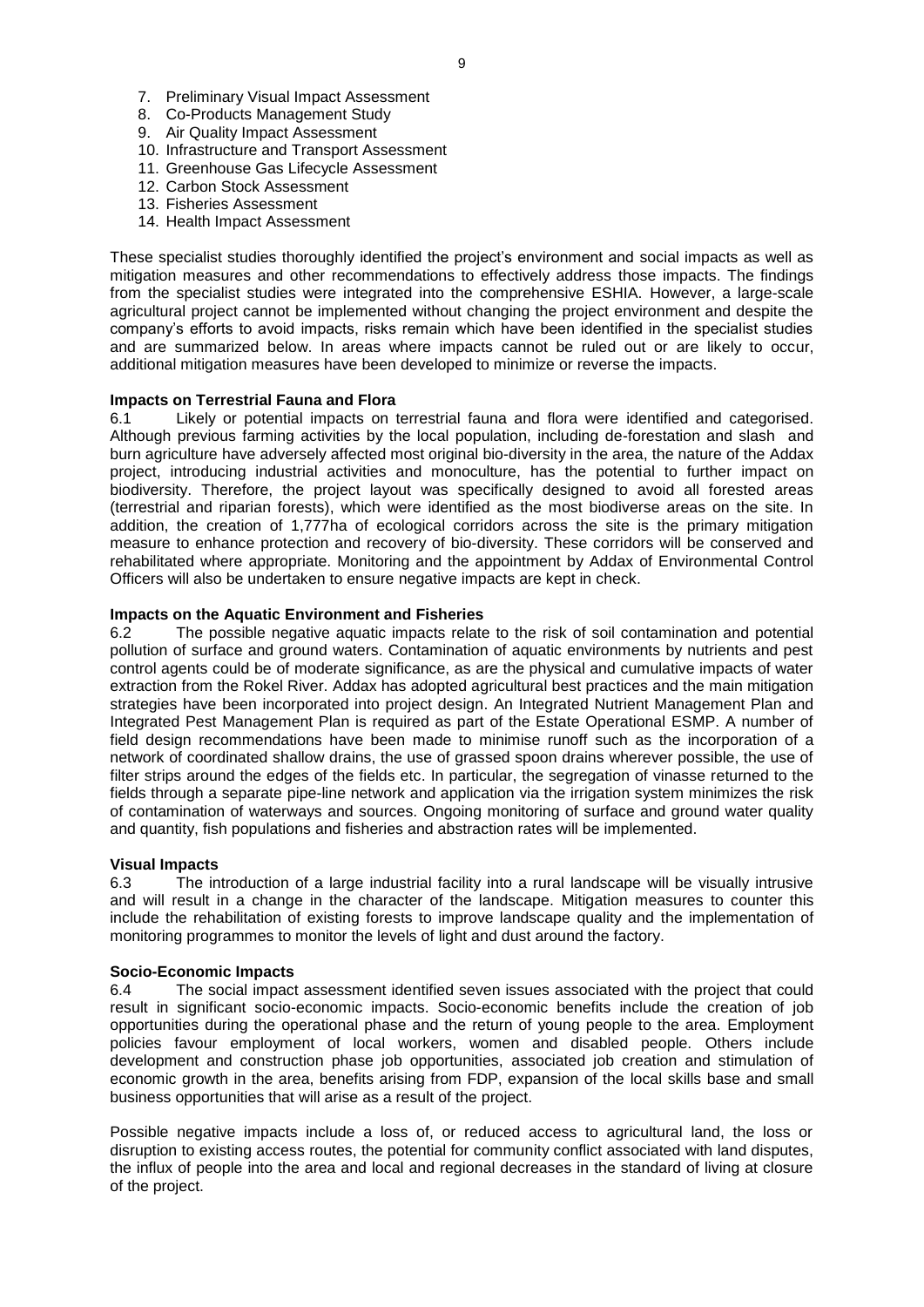6.5 One of the major mitigation measures for negative social impacts was incorporated into the project design by ensuring that the project layout avoids as far as possible any physical displacement, and ensuring that the Addax land selection strategy was based on avoiding the lower lying swamp lands which are currently used for rice production by local people.

6.6 The primary mitigation measures to enhance the positive impact of providing job opportunities include: setting up a Labour Desk/Employment Committee, conforming to IFC Performance Standard 2, employing local people as far as possible during the development, construction and operation phase, enhancing opportunities for women and disabled people, ensuring opportunities for people directly affected by the project compared to people indirectly affected (for example by assessing how much of their land they have leased to the project), providing assistance with household budgeting and long term sustainable investments and planning for the gradual replacement of expatriates by local people through on-the-job training of assistant managers to eventually take over management responsibility.

6.7 Implementation of the Social and Environmental Management Programme (SEMP), in particular the Resettlement Action Plans, the Community and Skills Development Plan, the Community Health and Safety Management Plan and the Farmer Development Programme will further mitigate against economic displacement and enhance and sustain food and livelihood security. Addax will provide community training on aspects of health, safety, basic education, business skills, improved farming techniques and sanitation through the implementation of the above mentioned Environmental and Social Management Plans (ESMPs). Addax will also set up an internal training centre to transfer agricultural and industrial know-how and best practices to the company"s national staff (>95% of the workforce).

6.8 The primary mitigation measures for addressing the loss or reduced access to livelihood assets are the:

- preparation and execution of RAPs to adequately compensate for the loss of assets on the land;
- implementation of the SEMP including the FDP which will provide PAPs with sufficient land and agricultural skills to enhance and sustain their food and livelihood security;
- the Community and Skills Development Plan to provide training opportunities to the local communities to broaden their skills base and provide people with further opportunities to diversify their income earnings opportunities, and to participate with local government and other development partners in the improvement of social infrastructure;
- the Community Health and Safety Management Plan to ensure that the loss of agricultural lands and livelihood assets thereon does not negatively impact on the health of the local communities, that the health of local communities is not detrimentally affected by the project activities, that the safety of local communities is not compromised by the project; and
- a nutritional study to aid in monitoring the efficacy of these plans.

6.9 Primary mitigation measures to enhance the positive impacts associated with the expansion of the local skills base include implementing a thorough health and safety policy including community outreach and a formal in-house skills training programme for Addax employees and eligible third parties under the Community and Skills Development Plan.

6.10 Potential cultural impacts from the project were identified and mitigations measures to avoid these include precluding graveyards and sacred places for the project, and in those cases where sacred sites may be affected, the development a culturally sensitive procedure for the dismantling and potential re-instatement of sacred areas.

6.11 Mitigation measures for addressing potential social conflicts and social problems within and between communities, as well as between communities and Addax management and staff include: implementation of the Stakeholder Engagement Plan, the Labour Recruitment, Purchase and In-Migration Management Plan, workshops to improve budgeting skills of local communities encouraging and facilitating the use of banking facilities, awareness campaigns regarding alcohol abuse and sexual behaviour, workshops to inform workers of the employer"s expectations aimed at assisting workers to adapt to formal employment, hosting gender, health and nutrition workshops, ensuring fair access to the benefits of the project, transparent and effective communication with local stakeholders, appointment of community liaison officers, regular contact between Addax and the traditional leaders, gaining insight into all existing land disputes through engagement with the traditional leadership (who arbitrate land disputes), and setting up a special committee to assist with resolving the disputes associated with the leasing process.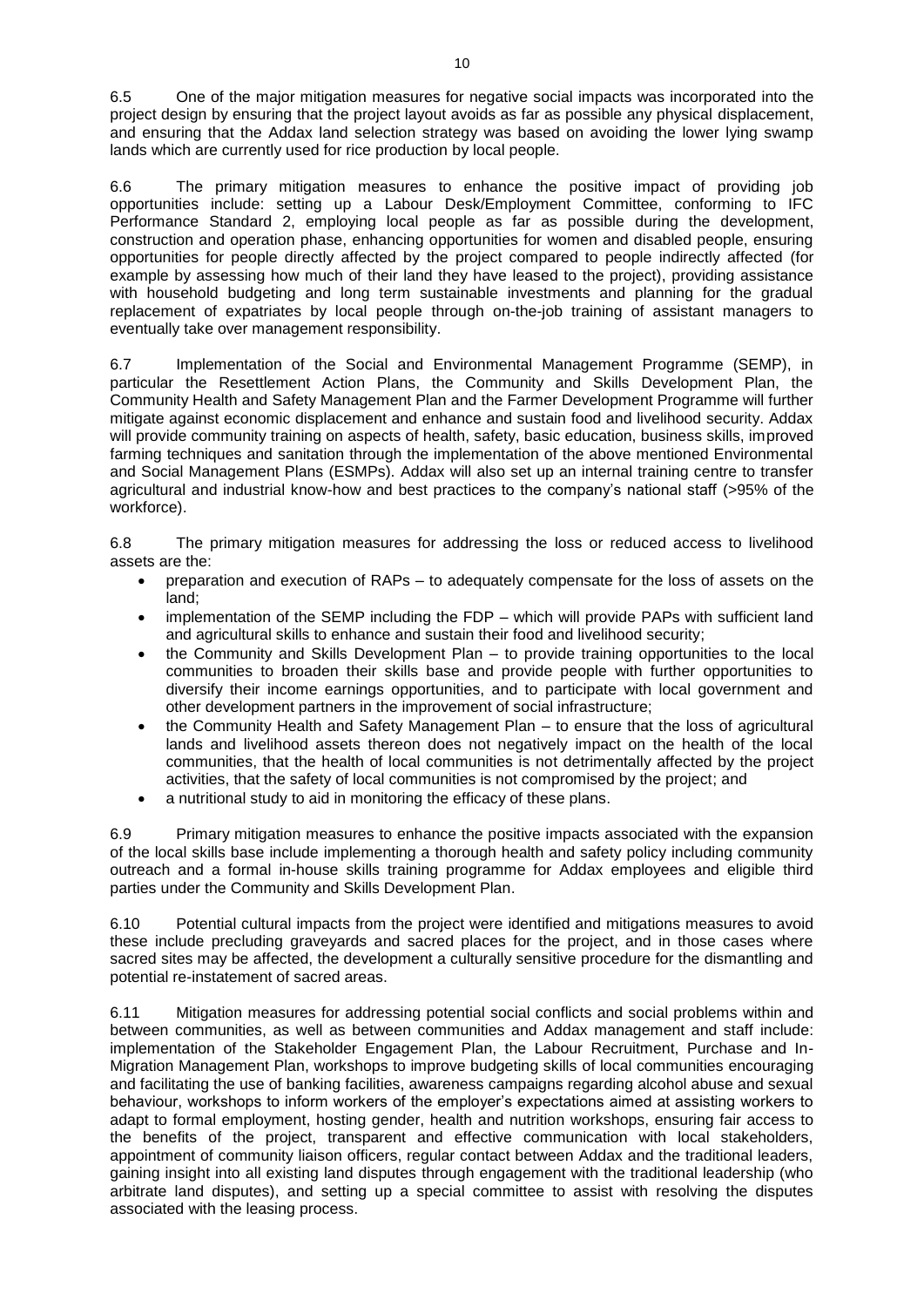6.12 In order to further mitigate against economic displacement and to achieve the objectives of the Comprehensive Resettlement Policy Framework (CRPF) and the various Resettlement Action Plans (RAPs), in particular in respect of food and livelihood security, Addax has created a Farmer Development Programme (FDP), including a Farmer Field and Life Schools (FFLS) farmer training programme. The FDP focuses on (a) farmer skills training and (b) mechanical support and provision of inputs to enable sufficient rice production by the communities. The FDP has dedicated staff, including farmer trainers, and mechanized equipment. It is run by a dedicated manager under the supervision of the HSSE manager.

6.13 The FFLS programme will train local people in better farming practices through a 30 week infield training programme involving demonstration plots and classroom material. The FFLS concept has been adapted from the Food and Agriculture Organisation (FAO) farmer training programme and will enable about 2,000 local farmers to improve productivity of food crops, health, sanitation, money management etc. This will reduce the need for local farmers to leave their land fallow for extended periods (years) in order for the soil to rest, thus increasing the planting period and making more efficient use of the land. The FFLS groups will consist of about 25-30 persons per farmer school. One participant per one hectare of FDP community fields will be invited. Participants will be selected so as to ensure that each household benefits from the programme. The FFLS training programme will be entirely paid for by Addax

6.14 Empowerment of small and marginalized farmers by improving their understanding of the determinants of farm performance and awareness of technical options of improvement will significantly contribute to enhancing and sustaining food security. The FFLS will lead to farmers organising themselves in Farmer Based Organisations (FBOs) and eventually merging their activities into Agricultural Business Centres (ABCs) in line with the Government of Sierra Leone and FAO national agricultural development strategy for rural livelihood enhancement and commercialisation of smallholders. This concept has been promoted by the FAO and successfully implemented in other parts of the country. Addax has therefore signed Memorandums of Understanding with the FAO and with the International Institute for Tropical Agriculture (IITA) regarding support, quality assurance, technical assistance and backstopping for its FDP and FFLS.

6.15 The second component of the FDP involves making provision of 0.143ha of agricultural land for each project affected person (i.e. about 1 ha for 7 people). This has been calculated on an average net yield of 0.7 tons of rice per hectare and a food security baseline of about 100 kgs per person per year. These figures are based on FAO in-country statistics on yield and food requirements. The FDP will plough, prepare and sow community rice fields calculated on the number of PAPs in the community. This results in about 60 community fields (one per village) and a total area of 1960 ha (0.143 ha x 13"600 PAPs) which will add to the current 1"600 ha of permanently cropped lands and therefore more than double the land under food production in the project area. Thus the FDP will ensure that each household affected by the project is indefinitely provided with enough land and appropriate training to ensure sufficient rice production and enhance and sustain food security.

In order to avoid excessive dependency of the local population on the company, the support subsidy will be phased out over three years. The land preparation work for community fields and seed input will be free of charge to the community in the first year of establishment. Land preparation will be subsidised at 2/3 in the 2nd year and 1/3 in the 3rd year and thereafter charged at cost. Seeds (except for first establishment which is free) and other inputs will be charged at cost. After the  $3<sup>rd</sup>$  year, at the request of the communities, Addax will continue to provide the inputs and recover its cost after harvesting. The programme will run in accordance with the project phasing and its establishment is anticipated to be fulfilled in 2013. The FDP is already being implemented in anticipation of the development of the commercial plantations.

# **Land Use impacts**

6.16 The use of land for agro-industrial purposes, and the resultant threat that this can pose to community food and livelihood security were the main issues identified in the Land Use specialist report. The land required for community cultivation was estimated for the study area of 46,370ha as 8,639ha with a very long average rest period of 12 years. In addition, 14,750ha of Lophira scrubland with a rest period of 10 years are required for charcoal production. The Addax project will require 12"176 ha in the project area (excluding FDP lands) and the use of this land could result in a decrease in the rest period of community agricultural land from approximately 12 years to 8 years if not mitigated. This could impact on crop yields if productivity is not improved, and hence the primary mitigation is to train farmers to increase yields through the FFLS program and by ensuring people are provided with sufficient croplands through the FDP.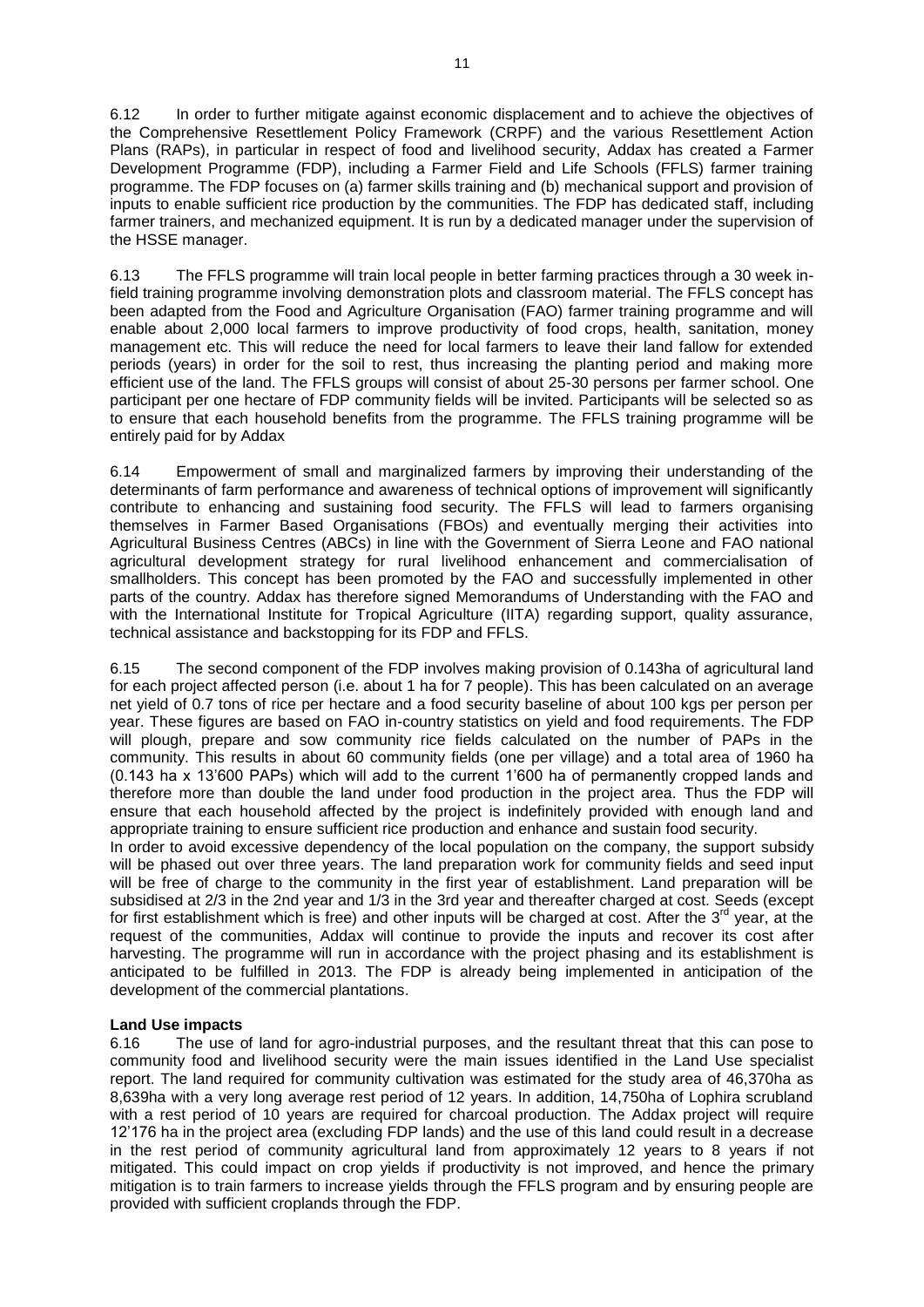6.17 The following mitigation measures will serve to address the impacts associated with land use change:

- The development of comprehensive RAPs as the phased expansion of the project occurs, in accordance with the framework set out in the Comprehensive Resettlement Policy Framework (RPF) and in compliance with IFC PS 5.
- The implementation of the FDP in accordance with the concepts and guiding principles described in great detail in the RPF.
- The development of guidelines for the monitoring of food security and livelihoods as outlined in the RPF.

## **Health Impacts**

6.18 A health assessment was undertaken to formulate the baseline health status of the potentially affected communities, and to understand what the high level health risks and impacts could be.

6.19 The following were determined to be important health risks that could be favoured by or affect the project:

- Transmission of communicable diseases due to overcrowding To be mitigated through an Influx Management Plan and project based Tuberculosis (TB) management to provide support to improve access to case detection and community based Information, Education and Communication (IEC) campaigns.
- Malaria burden –An integrated malaria and vector control programme will be required for the project.
- Arboviral diseases –Arboviral control as part of the project"s Integrated Pest Management Plan is required.
- Access to drinking water This is currently a constraint for communities, and social investment strategies that include the provision of safe and clean water and the establishment of water and sanitation committees in the communities will be developed under the project and will result in a low beneficial impact.
- Sanitation and waste management Health risks to local communities as a consequence of poor sanitation are presently high. The project will develop its own water, sanitation and waste management systems. The effect of the water bodies on potential snail habitat will need to be studied and mitigation measures developed. Screening for schistosomiasis should be performed on prospective employees, and health education on hygiene and sanitation will be included in the FFLS curriculum.
- Transmission of STIs and HIV/AIDS Current infection rates are less than 2%, but influx into the project area can play a major role in disease transmission. Primary Health Care Units (PHU) must be equipped to deal with AIDS. The Influx Management Plan will ensure that all age and gender groups in the receiving community are well-informed about the risks of HIV and how to protect themselves from infection with HIV/STI.
- Malnutrition and food security These are important issues in the project area due to a seasonal lack of food due to poor yields and inadequate storage facilities, low input farming techniques with lack of mechanisation, limited variety in diet, expense of food and also lack of knowledge regarding nutrition practices. The FDP will almost double the permanent cropping areas, train farmers in improved farming practices and life skills, including nutrition practices, and therefore significantly contribute to improving food security. The FDP alone is designed to enable the production of about 1400 tons of rice per annum which meets the food security baseline of the PAPs (104 kgs per person). The implementation of the SEMP, including the Community Health and Safety Management Plan and the Community and Skills Development Plan, will further sustain and enhance food security.
- Non-Communicable Disease (NCD) burden Information on this is limited, but the project has the potential to increase these diseases as standards of living increase. IEC programmes that aim to reduce risk factors such as smoking, poor eating habits, exercise and other prevention strategies should be undertaken throughout the project.
- Work related illness and injuries –The project will increase traffic and accident risks impacting the communities There are numerous occupational health risks that may play a role in community health and to mitigate these, Addax will prepare and implement an Occupational Health and Safety Management Plan that includes a formal Health Risk Assessment to reduce impacts.
- Exposure to Pesticides, Herbicides and Fungicides These and other chemical agents are unlikely to have an impact on human health if properly managed. Purchasing, transportation,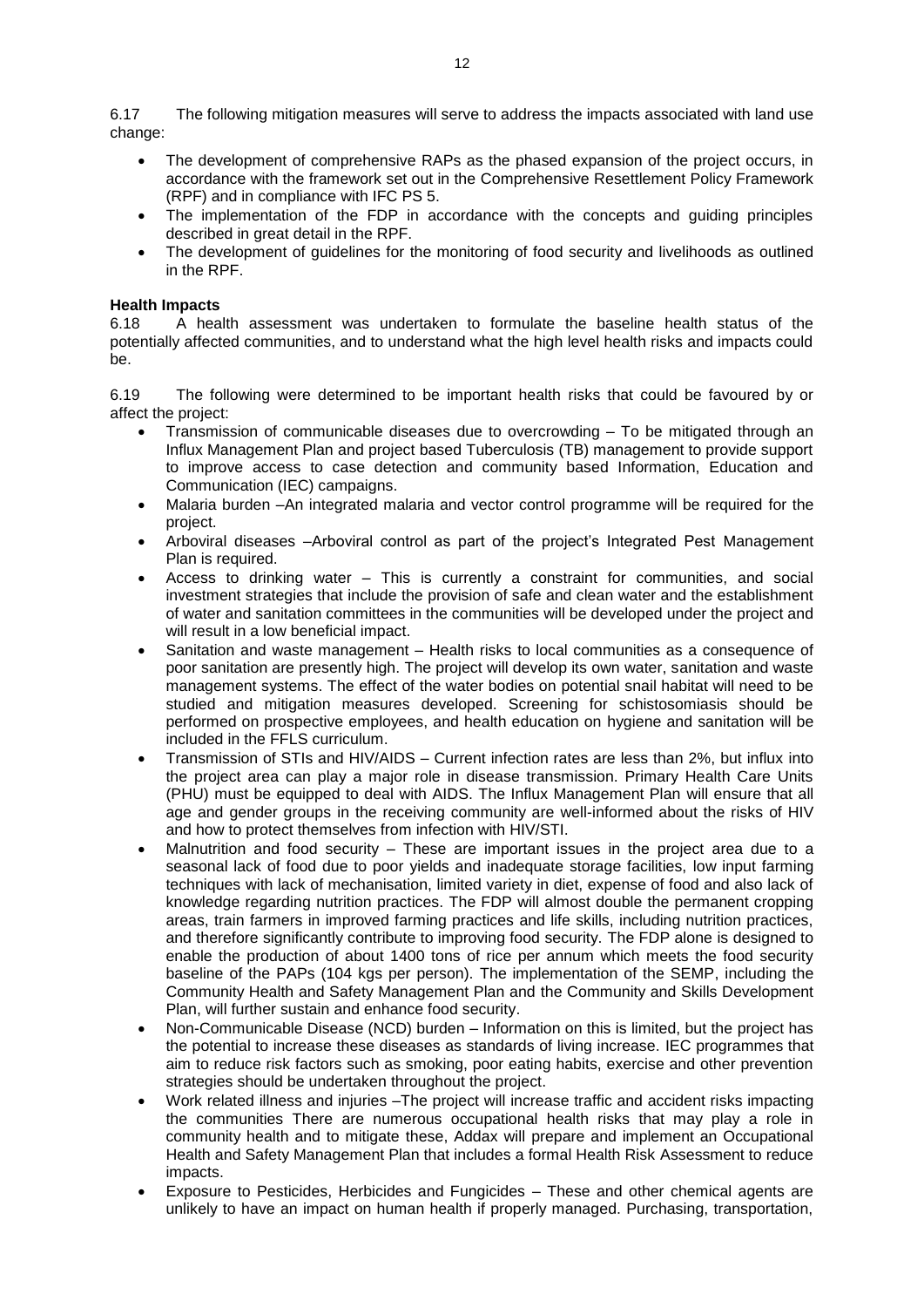storage, handling, application and disposal of pesticides will be in accordance with the relevant Materials Safety Data Sheet (MSDS) and the Integrated Pest Management (IPM) plan is required to reduce pesticide use. These policies will be applied through the ESMPs under the responsibility of Addax"s HSSE department.

 Health system strengthening – Health care services in the community are very limited at present. The project will place an additional burden on the existing health care infrastructure, compounded by an influx of people into the area and the workforce. To reduce the burden on the local health facilities a stand alone on-site occupational and emergency health care service will be developed by Addax to cater for the needs of the workforce and additional support to local government structures and improved existing health care need to be considered.

# **Co-products Impacts**

6.20 Almost all of the wastes produced by the project will be used in other processes (for example the use of bagasse as a boiler fuel and vinasse as fertilizer); hence the term co-products rather than waste. The main issues identified with this project include adequate management and handling of all waste types throughout the lifetime of the project and ensuring that storage areas for hazardous materials, fuel and waste are properly designed to avoid and/or minimize negative impacts. The following mitigation measures will effectively reduce all impacts to low significance except for health risks which remain moderate due to their severity. Recommendations include: the application of the principles of the waste management hierarchy to all waste streams, the implementation of an Environmental and Quality Management System (EMS), meeting the IFC general and sector specific guidelines in terms of waste and wastewater management; and the implementation of an Integrated Waste Management Plan (IWMP) covering all aspects of the project to facilitate correct identification, quantification, management, disposal and monitoring of waste streams.

#### **Transportation and Infrastructure impacts**

6.21 The potential environmental issues associated with the transportation and infrastructure components of the project include loss of biodiversity and habitat and contamination of the environment. Mitigation for these impacts includes adequate storm water management, careful choices for linear infrastructure pathways implementation of a ballast water management plan and the preparation of an Emergency Response Plan.

6.22 Worker and community health and safety issues were identified and included: the risk of minor injury to personnel; and occupational hazards due to vehicle and other emissions associated with in field transportation, risks of major and minor vehicle collisions during haulage operations between the fields and the factory, risk associated with a serious and minor vehicle collision during transport to Freetown; and fire risks associated with handling ethanol.

6.23 Although some impacts remain significant after mitigation (and could result in serious injury or death of a worker) the risk of these impacts taking place can be greatly reduced by implementing the suggested mitigation measures to address health and safety issues; which are summarised below:

- For in-field vehicles Regular vehicle maintenance, dust control measures, appropriate personal protection equipment (PPE"s), a Code of Practice for trackless vehicles, compensation payments to community members who lose stock, recording and reporting all incidents;
- For overland traffic No travelling by heavy vehicles at night; vehicles must avoid delivering products to Freetown during peak traffic and pedestrian use periods, consider constructing traffic calming structures in high risk areas, all product transport vehicles must comply with industry regulations and all local road safety and other laws; undertake random safety checks, impose maximum speed limits for vehicles; undertake driver training and awareness programmes;
- The Kissy terminal, ethanol tanks, jetty and access road to the terminal will be upgraded in the near future by Oryx Oil & Gas and PetroLeone. Mitigation measures suggested by the report will be incorporated into the designs for the upgrade and an IFC and AfDB compliant impact assessment will be prepared as a separate study and will deal specifically with the upgrade; and
- A health and safety management system will be implemented. This system will ensure the ongoing identification and rating of hazards, recording and investigation of incidences, appropriate training and awareness-raising, the correct use of personal protective equipment (PPE) and the development of appropriate emergency response plans.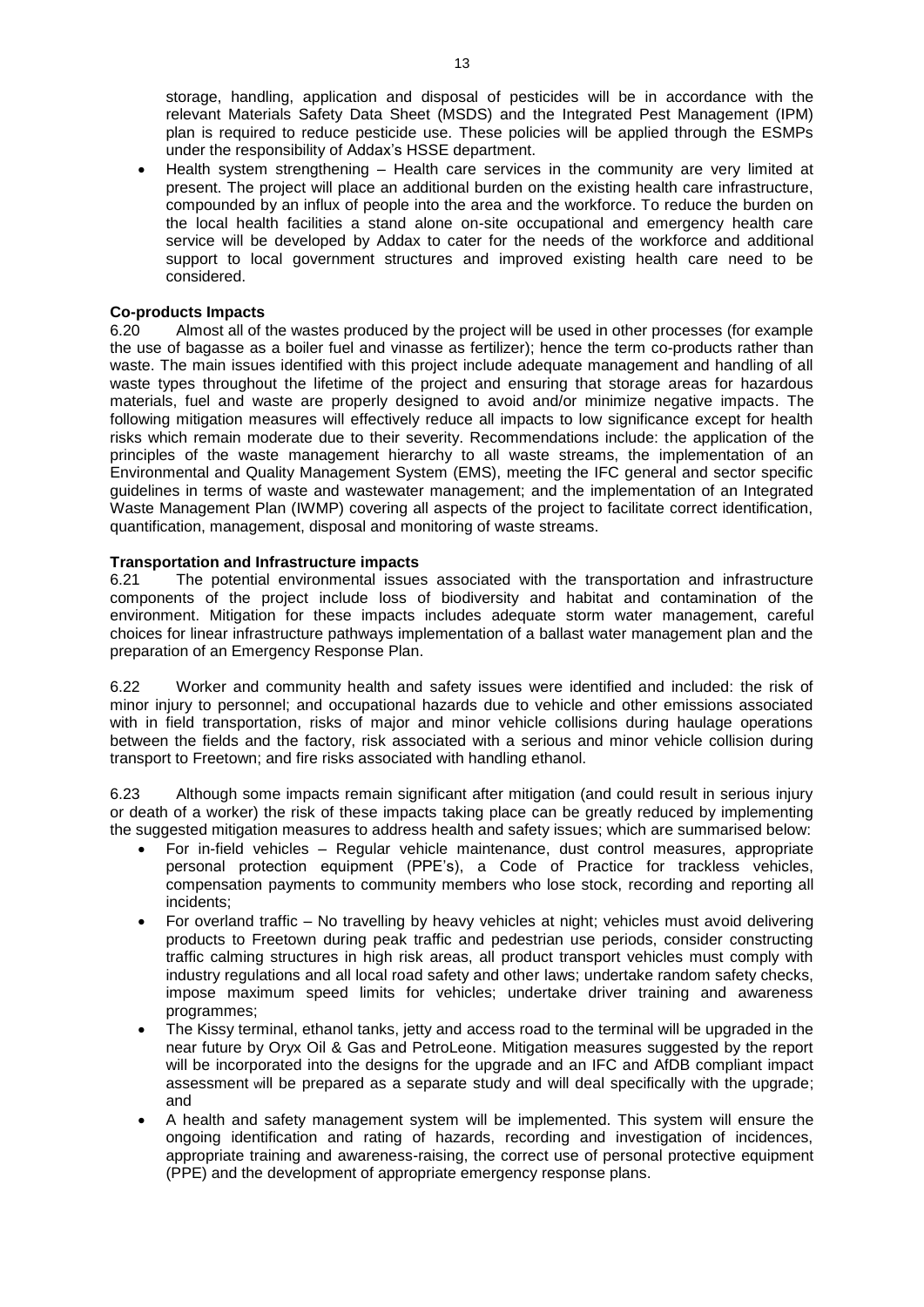#### **Air Quality**

6.24 An assessment of air quality in the project area was undertaken, and the findings are detailed in the Air Quality Impact specialist study. The methodology consisted of a baseline assessment, an emissions inventory, and an impact assessment. Baseline concentration measurements of various emissions such as carbon dioxide, inhalable particles, polyclinic organic matter, nitrogen dioxide and carbon monoxide, were assessed to measure potential impacts on air quality. After the introduction of mitigation measures, only one impact, namely impacts from inhalable particles, will remain moderate in significance while the other impacts will be reduced to low significance. The following actions will be undertaken in monitoring air quality impacts throughout the duration of the project: ambient monitoring, stack monitoring during operations, the use of internal floating roofs on the ethanol tanks to reduce vapour build up and venting, and staff training.

#### **Carbon Stock Impacts**

6.25 The carbon stock assessment identified the impacts of the loss of carbon pool in the different vegetation types which occur in the project area that would result from clearing of vegetation and turning of soils on the site. Only one impact, the loss of carbon stored in Lophira woodlands was of moderate significance. The impact of any carbon loss in forests was rated as moderate positive, as Addax will not clear forests and will actively improve the protection of this resource.

#### **Greenhouse Gas Emissions**

6.26 The detailed greenhouse gas lifecycle impact assessment carefully considered the greenhouse gas emissions associated with each step of the project. There are no impacts of high negative significance associated with GHG emissions, and only one was rated as being of moderate significance, resulting from land clearing and preparation. Calculated emissions associated with the project yielded total emissions of approximately 23.90 gCO2eq/MJ of sugarcane ethanol. This will result in Greenhouse Gas Emission Savings against the fossil fuel comparator of approximately 71.48%. A large number of easily incorporated technical recommendations that are in line with other reports have been made to further enhance the positive overall greenhouse gas impact.

#### **Preliminary Sustainability of Agriculture Appraisal**

6.27 An appraisal of the sustainability of the project using an assessment of the implementation of the 12 principles for biofuel production defined by the Round Table for Sustainable Biofuels (RSB) was undertaken. For all criteria the project scored at least two (full compliance) out of three (exceed), indicating full compliance and that the necessary objectives and systems are in place. The project exceeds overall sustainability objectives with respect to its compliance with international treaties relevant to biofuel production, especially RSB, and its contribution to the social and economic development of local people.

#### **Cumulative Impacts**

6.28 Cumulative impacts were briefly considered by analysing the following potential project related cumulative impacts:

- Cumulative impacts on the Rokel River.
- Implications of the Tonkolili Iron Ore Project.
- Social, environmental and safety impacts on the Makeni-Lunsar-Freetown highway.
- Cumulative impacts on the natural resource base due to in-migration of job seekers.
- Combined effects of individual impacts, e.g. noise, dust and visual from the Addax project development on a particular receptor.
- Cumulative economic benefits resulting from the Addax project acting as a catalyst for related developments in the Makeni area that are required to support the project
- Improved socio-economic situation and community infrastructure in the project area and environs.
- The potential widening of the Makeni-Lunsar-Freetown highway.
- The potential construction of the Yiben Dam upstream of the Bumbuna Dam.
- The electrification of Makeni resulting in additional influx into Makeni.

6.29 None of the cumulative impacts identified are considered significant, and in cases where the impacts are a result of activities external to the Addax project, the creation and support of discussion fora between Addax and concerned stakeholders to address and mitigate the impacts have been recommended.

#### **Climatic Impacts**

6.30 Sierra Leone is faced with adverse weather conditions, such as droughts, storms and floods,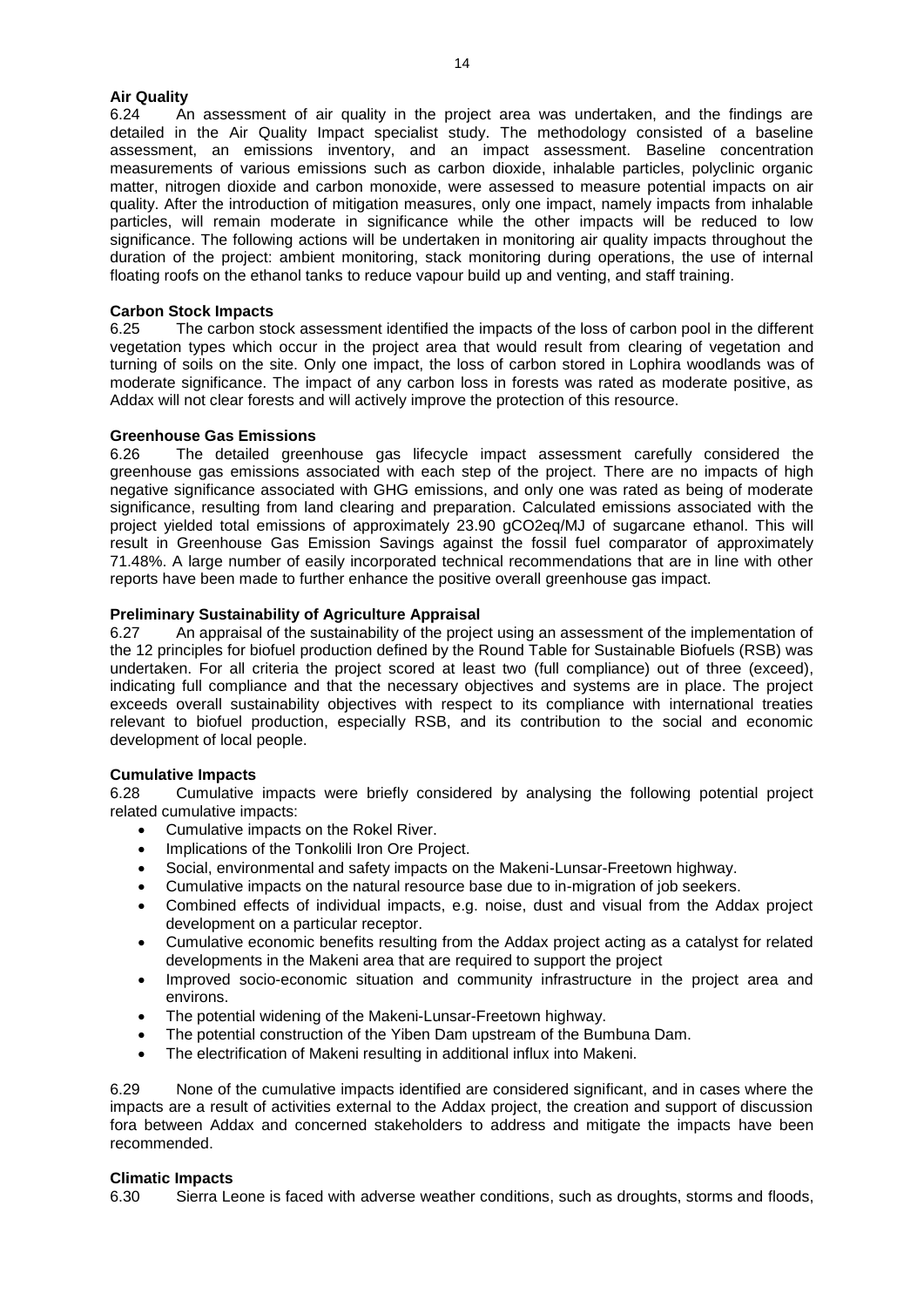which may damage crops and lower yields. These risks are likely to increase over time due to climate change. As a result, a number of "climate proofing" project design elements have been incorporated. Drought risks will be mitigated by the use of irrigation during the dry season to ensure that there is sufficient water. The plantation is also carefully designed to limit flood and erosion risks through leveling, grassed water evacuation drains and vegetative barriers. These are all in line with the recommendations of Sierra Leone's NAPA for the agricultural sector.

# <span id="page-17-0"></span>**7. ENVIRONMENTAL HAZARD MANAGEMENT**

# **Major hazardous installations**

7.1 All facilities that incorporate the production, storage and transportation of large volumes of flammable materials which could pose a hazard beyond the borders of the facility are Major Hazard Installations (MHI). The risks associated with fires and explosions, will be assessed more accurately in order to establish whether certain risks could be reduced through changes in the design of the facility and appropriate standard operating procedures and emergency response strategies will be developed. Hazard operability studies (HAZOP) will be undertaken at the ethanol plant, for the ethanol transportation operation and at the Kissy terminal. Each HAZOP study will be undertaken prior to construction and identify and evaluate design and operational aspects that may represent risks to personnel or equipment, or prevent efficient operation and provide plans to manage these.

# **Emergency Preparedness**

7.2 Emergency preparedness management plans will rely on the results of the HAZOPS to identify risks and ensure that all eventualities are considered. The development of emergency response plans will be required for emergencies linked to externalities such as run-away fires. A number of action plans are therefore anticipated, such as: Emergencies preparedness for spillages action plan; Strategy for operational upset conditions action plan etc. Close integration between company and the government will be required.

# **Health and Safety**

7.3 Addax will create and instil a safe working culture and environment and provide the workers with a safe and healthy work environment, taking into account inherent risks in this particular sector and specific classes of hazards. Addax will take steps to prevent accidents, injury, and disease arising from, associated with, or occurring in the course of work by minimising, so far as reasonably practicable, the causes of hazards. In a manner consistent with good international industry practice, Addax will: identify potential hazards to workers, particularly those that may be life-threatening; provide preventive and protective measures, including modification, substitution, or elimination of hazardous conditions or substances; train workers; document and report occupational accidents, diseases, and incidents; and develop emergency prevention, preparedness and response arrangements.

### **Security**

7.4 Addax will perform a site-specific risk assessment for its facilities and operations cooperation with relevant Government agencies. The objective will be to determine the likelihood that identifiable hazards or threats that could harm its operations and personnel and will allow Addax to be better prepared to meet potential hazards and threats and eliminate or mitigate consequences. A Security Operational Management Plan will be implemented and a large local security force will be deployed to manage security issues.

#### <span id="page-17-1"></span>**8. MONITORING PROGRAM**

8.1 The SEMP serves as the overarching framework for comprehensively monitoring and addressing the project's impacts on the environment and on surrounding communities. The SEMP will provide Addax with the means for regularly monitoring and addressing the project's environmental, social and health impacts: surface and groundwater, soils, climate and weather (air quality), waste disposal, biodiversity, fish and fisheries, greenhouse gas, transport safety, social monitoring, agriculture, education, health, household economy, housing, community health, accidents and incidents, security. This may change depending on the project implementation and any comments received through the grievance mechanism. Monitoring will be intensive in the initial phases to ensure that good baseline data is collected and the identification of suitable indicators. Following this, the frequency of monitoring will be revised according to the analyses of the findings of the monitoring. Monitoring, reporting and documentation requirements will be based on requirements agreed to by all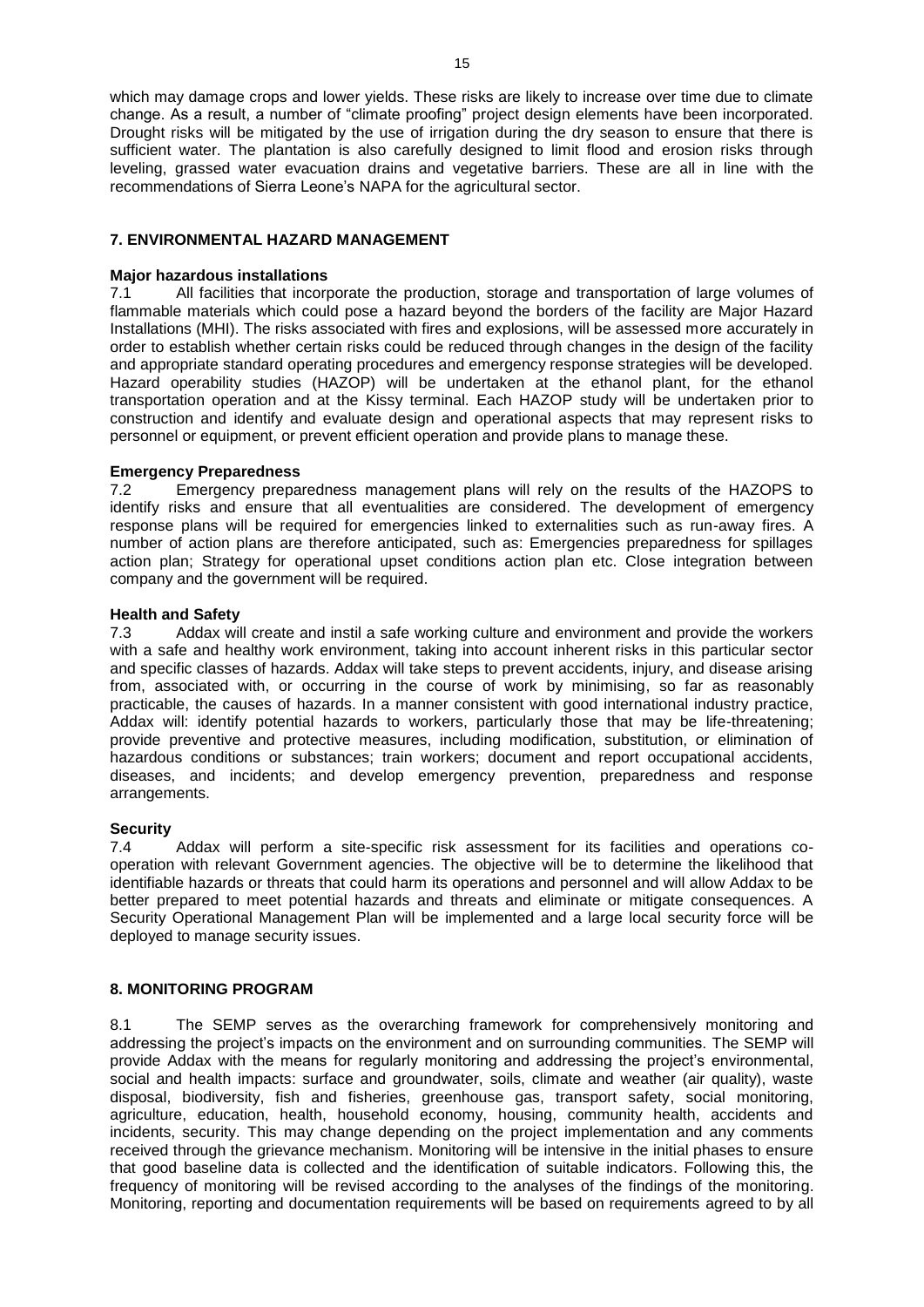lenders, including the Bank. Annual reports will be made available to authorities, lenders and to interested and affected parties. Addax will be required to submit to the Bank each subsequent RAP for review and approval by the Bank. The Bank will monitor the implementation of each subsequent RAP throughout the duration of the project to ensure that Addax complies with its respective obligations.

8.2 The SEMP consists of numerous ESMPs that will be developed throughout the duration of the project. Each of these ESMPs will be implemented during the project"s phases and will cater to the planning, land preparation, planting, factory design and construction, factory commissioning and estate establishment activities. The ESMPs range from the Construction ESMP to the Integrated Waste Management ESMP to the Cultural Heritage Management Plan, for example. A full list of the ESMPs to be developed under the SEMP is provided in Annex 2. Monitoring forms part of activity specific ESMPs and as such there is no single monitoring plan. The SEMP also consists of a Social and Environmental Management System (SEMS) that Addax will establish to facilitate its ability to effectively monitor the project. Overall responsibility for monitoring will lie with the Health, Safety, Social and Environment (HSSE) Manager. The various managers in the HSSE section (Resettlement and Social Affairs, Environmental Affairs and Sustainability, Health and Safety, Quality Assurance and the Farmer Development Programme) will report to the HSSE Manager on the monitoring from their various fields of responsibility on a quarterly basis and monitoring will form part of the day to day management planning activities attributed to each section manager. Data from the monitoring will be disclosed to the local communities and stakeholders and any comments or questions received during the disclosure will be addressed as appropriate. The security component of the operation will be monitored through a verifiable "due diligence" process in the selection/hiring and performance of security companies. The implementation of the SEMP for the duration of the project will amount to a total of USD 9,683,607.

# <span id="page-18-0"></span>**9. PUBLIC CONSULTATIONS AND PUBLIC DISCLOSURE**

#### **Scoping Phase**

9.1 During the scoping phase (January-April 2009) stakeholder engagement was predominantly geared at providing information on the project and gathering stakeholders" views. Consultations were held with a diversity of stakeholders at national, district and local level through dedicated consultative forums, and the stakeholders" views and concerns were captured in Issues and Response Trail documentation. The ESHIA specialists addressed stakeholder comments in their respective impact assessment studies. During community meetings undertaken throughout the ESHIA disclosure phase specific representatives from the villages were invited, including chiefs, land owners, representatives of women"s organisations, and youth organisation representatives in addition to other community members and stakeholders. Local and National government officials, NGOs and other Interested and Affected Persons were also provided with ample opportunity to participate in all aspects of the disclosure period. The main concerns outlined during the scoping phase included: concerns regarding the duration of the land leases, concerns regarding the loss of land, concerns about impacts related to fish and fisheries, and concerns about pollution. Each issue was assessed during the specialist studies, and recommendations were proposed to appropriately address the issues and to guide the project design and implementation.

#### **Land Lease Preparation**

9.2 Several meetings were held with communities and local government. The land owners were generally in agreement to rent out their land but wanted to understand the benefits and drawbacks of the land lease terms. Stakeholders generally believe that Addax should go beyond payment of a lease fee and provide jobs and development for the area in terms of agricultural assistance and social infrastructure to compensate for leasing of land. More meetings were held to provide additional clarification about the land lease process including the Acknowledgement Agreements and a last round of meetings at district and community level was held in March 2010 and land leases signed on 9 April 2010. During the whole land lease negotiation process, landowners were represented by their legal counsel and the leases were only signed once consensus was reached between the parties.

#### **Disclosure of the ESHIA**

9.3 One of the main requirements of the Sierra Leonean government and the IFC is the disclosure of the ESHIA report, as outlined below: A review period was held from 30 October to 30 November 2009. During the review period several activities took place:

- The release of the draft ESHIA was advertised in newspapers and the radio,
- The specialist reports, the draft ESHIA report including an executive summary and the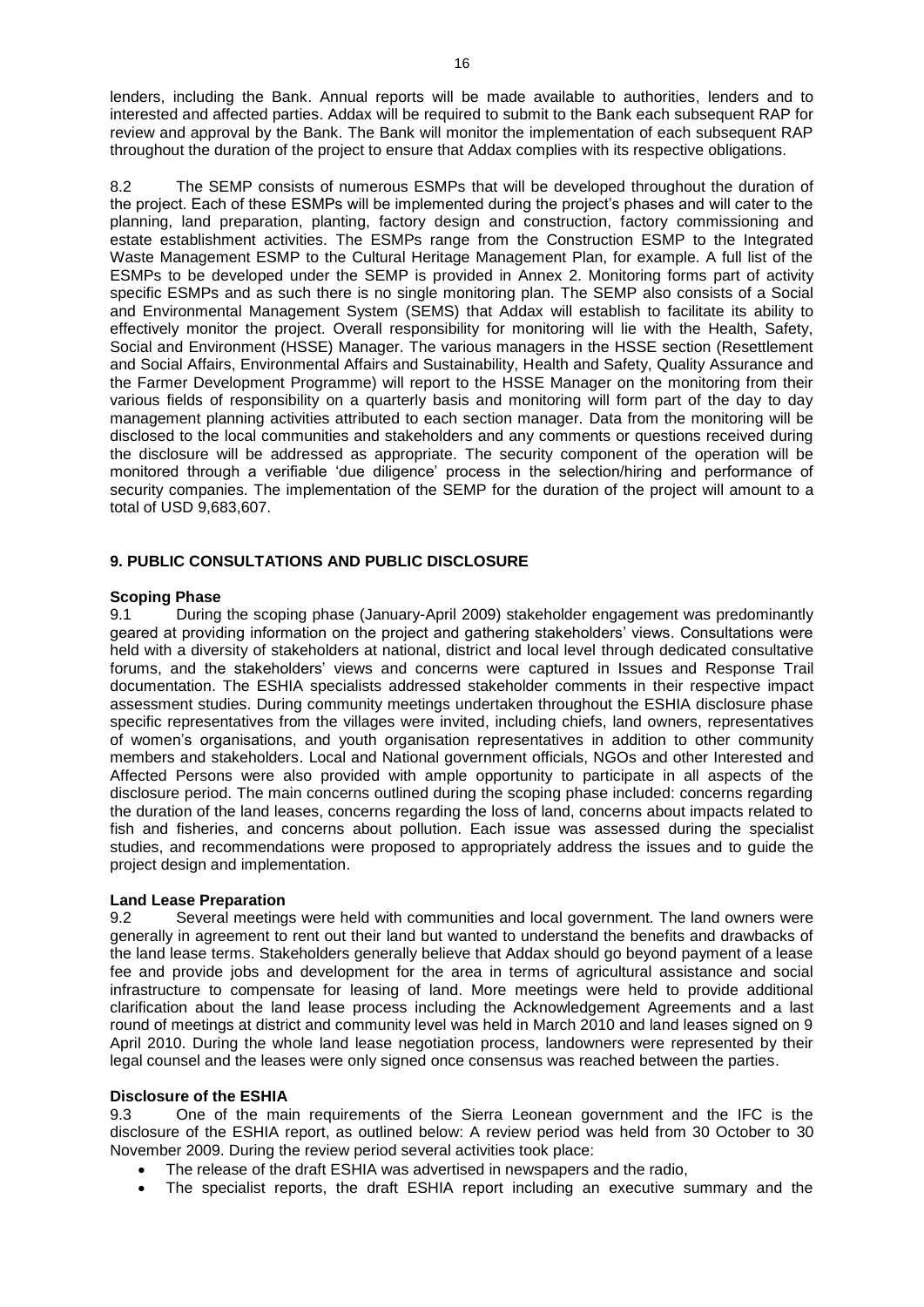framework ESMP<sup>6</sup> were presented at meetings.

- A full set of reports (in English) were deposited in various locations,
- Executive summaries of the ESHIA (in English) were distributed to all section chiefs and village chiefs and all secondary stakeholders attending the meeting,
- Mail boxes at various villages and in Freetown were set up to enable stakeholders to provide further comment.

9.4 In general the meeting attendants bestowed a lot of praise on the ESHIA process and the engagement of stakeholders. Many questions and comments were presented (generally similar to those presented during the scoping and the land lease stakeholder meetings). They relate predominantly to issues of loss of land and natural resources, employment, social service benefits and health and safety. All comments received were collated and responses were provided to each issue raised. Stakeholders" perspectives were captured in Issue and Response Trail and Minutes documentation during the disclosure process. A Stakeholder Engagement Plan has been developed for the project after a thorough stakeholder identification and analysis and will guide all future stakeholder engagement. This plan demonstrates Addax"s commitment to ensuring a transparent and inclusive consultation process on the environmental and social aspects of the project. The stakeholder engagement requirements for the RAP processes, prior to and at the start of project activities, during the operational phase and for the closure phase are also outlined in the Stakeholder Engagement Plan. Active engagement and participation with diverse stakeholders will continue under the project.

# <span id="page-19-0"></span>**10. COMPLEMENTARY INITIATIVES**

10.1 A Comprehensive Resettlement Policy Framework (CRPF) was developed and outlines the conditions under which resettlement must take place, whether displacement is physical or economic and defines the scope of the Resettlement Action Plans (RAP). The CRPF details the RAPs that will be drawn up according to the phased project expansion. The CRPF provides for the overall implementation of the project's resettlement and compensation policy and indicates Addax's intentions, planning and budgeting for the entire project. The development of subsequent RAPs will be closely guided by an ongoing consultative process with concerned communities--- a cornerstone of the Addax project. The phased approach in the development of subsequent RAPs is aimed at minimizing disruptions to the livelihoods of the project affected persons. The RAPs will also be implemented to compliment the FDP as well as the Land Lease and Acknowledgement Agreements.

10.2 Although RAPs are not a legislated requirement in Sierra Leone, the lease agreements are legally binding and best practice implies that PAPs should be: compensated for any attendant loss of livelihood; compensated for loss of assets at replacement costs; and be assisted in case of relocation or resettlement. Since the Addax project will be rolled out in phases over several years, resettlement will be dealt with on a year by year basis, with several RAPs anticipated at present. Each RAP will be undertaken as stated in the CRPF. A pilot phase RAP has already been undertaken for the Pilot Phase and the results of this RAP are presented below. The total number of people to be affected by economic displacement during the various development phases is estimated to be 13,617 people. 77 people will be physically resettled.

10.3 The following assets were compensated during the pilot phase RAP: Land: leases were signed on the 9 of April 2010 and rent paid for land leases for the first year stands at US\$460,000 for the entire area, while Acknowledgement Agreement payments amounted to US\$11,536 for the pilot area (400 ha of commercial fields and infrastructure) for which the RAP has already been done. The family boundary survey and resulting direct payments in the remaining areas are done in the frame of the RAPs and are on-going. Crops and trees: in total, 67,726,316 Leones (about 20"000 USD) were paid to compensate for loss of these assets. Impacts on grazing lands are not significantly affected, and access to natural resources is not impeded and communities have been given the right to use bush that has been cleared from the fields for firewood and charcoal. No homestead structures or other fixed property, or graves and sacred sites were affected by the pilot RAP. In addition, the FDP has been initiated and in the pilot area alone, 160 ha of rice were planted and harvested. There are 7 FFLS in the villages affected by the Pilot Phase. 180 individuals are participating in the programme; of these participants 49% are female. All compensation for assets lost as a result of the project was undertaken in accordance with Sierra Leone legislation and African Development Bank and IFC requirements.

 $\overline{a}$ <sup>6</sup> During the disclosure of the ESHIA, a Framework Environmental and Social Management Plan (ESMP) was disclosed. The report has now been upgraded to a Social and Environmental Management Program (SEMP).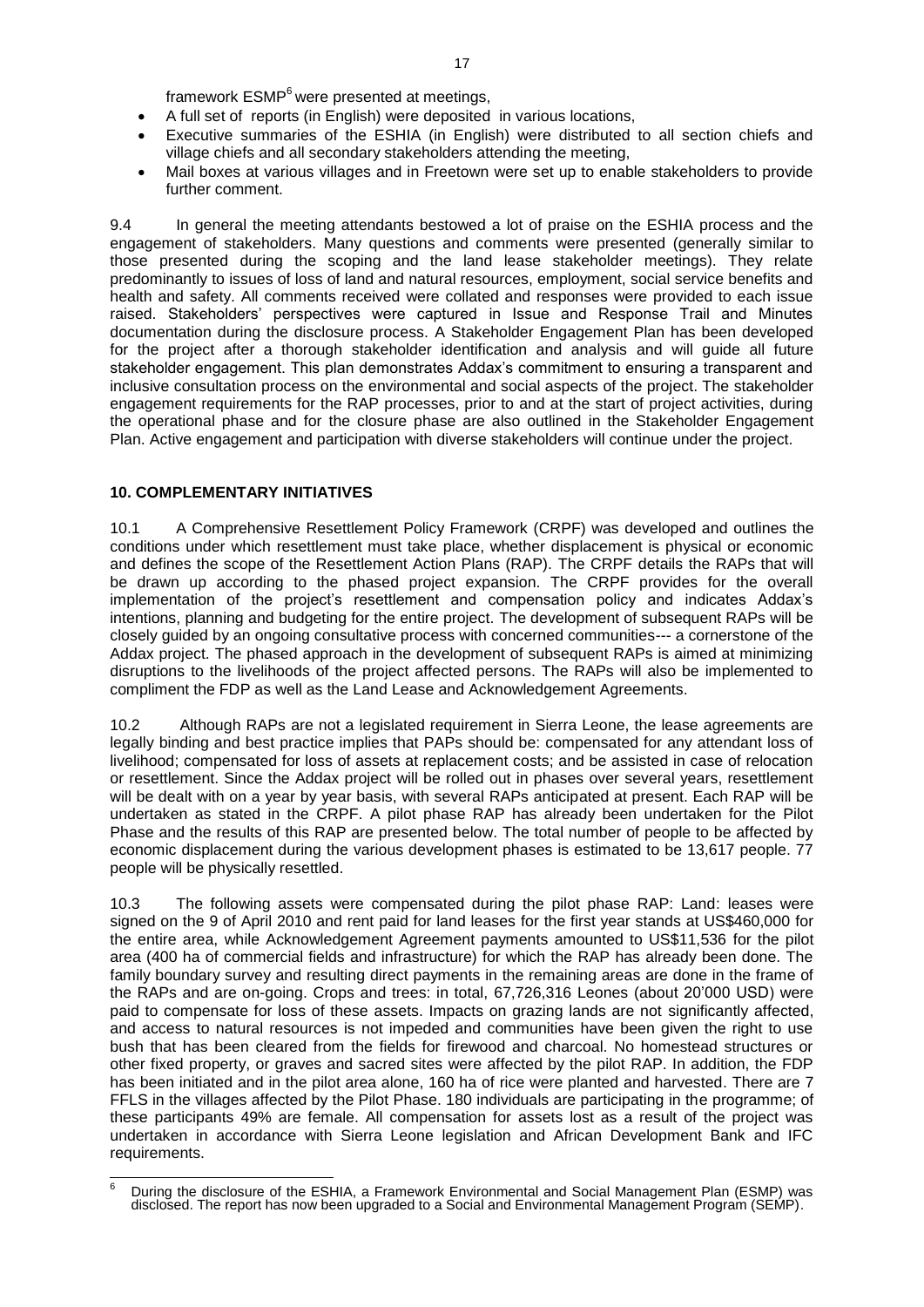10.4 In addition to the project"s ESHIA disclosure process, consultation during the RAP process with the communities in the project's Pilot Phase area have been undertaken through the formation of Village Liaison Committees (VLC) which represent the affected communities and serve as the primary means of consultation between the project and the affected communities. Subsequent meetings with the VLC focused on the principles under which compensation would be made available, field work required to determine land boundaries and identify fields and trees that would be lost to the project, compensation rates, the grievance procedure and the FDP.

10.5 The project development is planned to take place over a four year period commencing with the Pilot Phase in 2010. The four development phases and the estimated number of project affected villages and population are as follows:

- Pilot Phase: 8 Villages, estimated population 1,642
- Phase 2 (2011 development area): 21 villages, estimated population 5,718
- Phase 3 (2012 development area): 13 villages, estimated population 3,576
- Phase 4 (2013 development area): 18 villages, estimated population 2,681

10.6 The project will ensure that no assets, crops or trees are destroyed prior to those affected being resettled and compensated for any loss. When physical displacement is required compensation and the resettlement process will be monitored to ensure that the affected households are satisfied with their compensation in kind (replacement structures).

10.7 Monitoring of the RAP implementation will primarily ensure that the project resettlement activities are implemented within the prescribed time frame, that the costs and resources are available as required and that the conditions of the RPF are met. The monitoring of the RAP implementation is the responsibility of Addax as the implementing agents of the project"s resettlement programme. The affected persons and local authorities will participate in the monitoring process.

10.8 Monitoring indicators during implementation of the project RAPs inter alia include: 1) food security; 2) quality and standard of living; 3) asset and livelihood security; and 4) gender equality and vulnerable persons security. Post displacement and resettlement monitoring indicators also include household income and livelihood restoration, payments under land lease, community skills development, farmer development, access and development of services, grievances and resolution outcomes.

# <span id="page-20-0"></span>**11. CONCLUSIONS REGARDING ISSUES AND IMPACTS**

11.1 Issue 1: Loss of habitats and associated species – The project will cause a loss of habitat and potentially impact associated species, but much of the land to be affected by the project is already degraded. The Addax project will modify the environment further but the introduction of ecological corridors will increase the overall biodiversity value of the area.

11.2 Issue 2: Contamination of the terrestrial and aquatic environment by pest control agents and fertilizers – The project is a potential source of contamination to the aquatic and terrestrial environments. This could potentially have serious impacts on the ecological functioning of various systems, as well as impacting on the health of the local human population. Several management strategies and monitoring programmes have been introduced to manage these issues. Using these and international Best Management Practices (BMPs), this key issue has been adequately mitigated and can be effectively managed.

11.3 Issue 3: Community conflicts – The project has the potential to cause conflicts both within the communities themselves, as well as conflicts between communities and Addax directly. Addax has from the start of the project sought to communicate with communities and local authorities directly and through their local partners, and have designed the lease agreements to establish a direct link with the communities. Ongoing open engagement with all stakeholders will ensure that this issue continues to be properly addressed.

11.4 Issue 4: Economic and Physical displacement – Local communities subsist off the land and the project will result in the loss of access to an area of 14,300ha. 77 people will also need to be physically displaced. However, the leases have been signed by the Chiefdom Council by virtue of a power of attorney by the landowners so nobody has been forced to lease land. Acknowledgement Agreements with individual landowning families will also be signed to ensure that they receive direct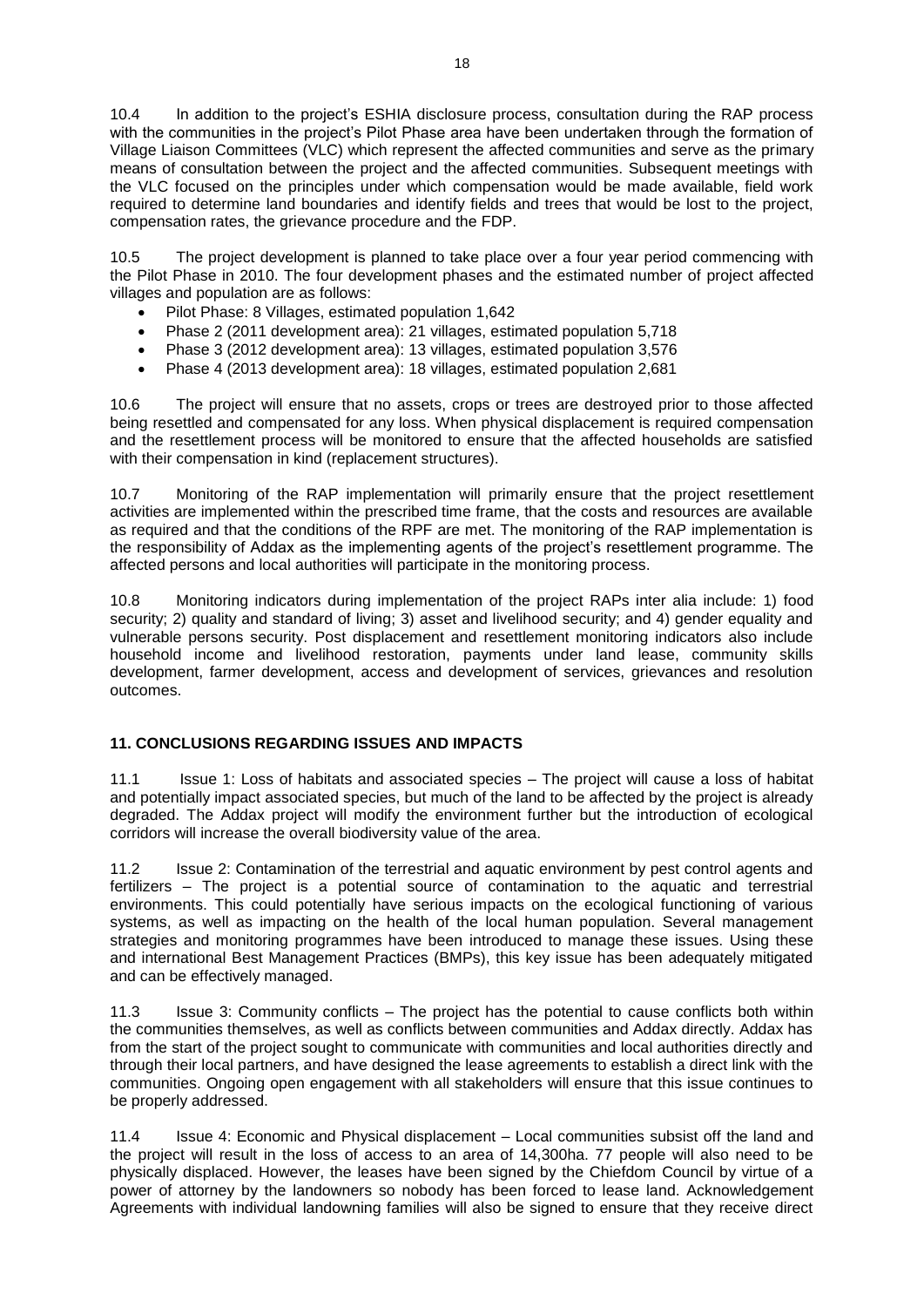compensation from Addax. The RPF sets a framework for the conditions under which any resettlement might take place, whether displacement is physical or economic, and is applicable to all phases of the project.

The lease payments, acknowledgement agreements and monetary compensation for physical assets lost (determined through the RAPs) provide a financial mitigation for this impact. The implementation of the SEMP including the FDP and a number of ESMPs which deal with the communities provide a second, longer term mitigation and the combination of both these types of mitigations will adequately deal with impacts related to food and livelihood security. The outcome of the financial and skills training measures will be to sustain and enhance food and livelihood security in the project area, thus adequately addressing economic displacement issues.

11.5 Issue 5: Socio economic benefits – The project has the potential to significantly enhance the standard of living of those directly affected, as well as of the population in the Bombali and Tonkolili Districts in terms of employment, agricultural capacity building, creation of small businesses and social development. These impacts are particularly important in an area where poverty is endemic and where employment opportunities are lacking. Expectations of job opportunities and development projects are high amongst local residents. It is very important to instil realistic expectations with regards to benefits from the project, and to develop a strategy of equitable distribution of job opportunities and benefits amongst the affected parties. As the skills base in the area is poor, in order to optimise local employment opportunities and involvement in the FDP, skills training will be necessary. Particular attention will need to be given to women and youth. With these strategies in place, in general socio-economic benefits were seen to be of high or very high significance.

11.6 Issue 6: Health, safety and security issues – The project has the potential to impact on health, safety and security. These issues are primarily management issues and are dealt with through the implementation of several management plans.

11.7 Issue 7: Sustainability of the project – The project has been designed to ensure it is sustainable and results in net carbon emissions savings. The sustainability assessment found that the project complies with all sustainability criteria based on the RSB Principles, and in some cases even exceeds them.

11.8 This Project will result in environmental, social and health impacts that can be managed to levels of significance that would be regarded as acceptable to society and the natural environment, provided the recommendations presented in this report are implemented as part of the social and environmental management programme developed as part of the ESHIA process.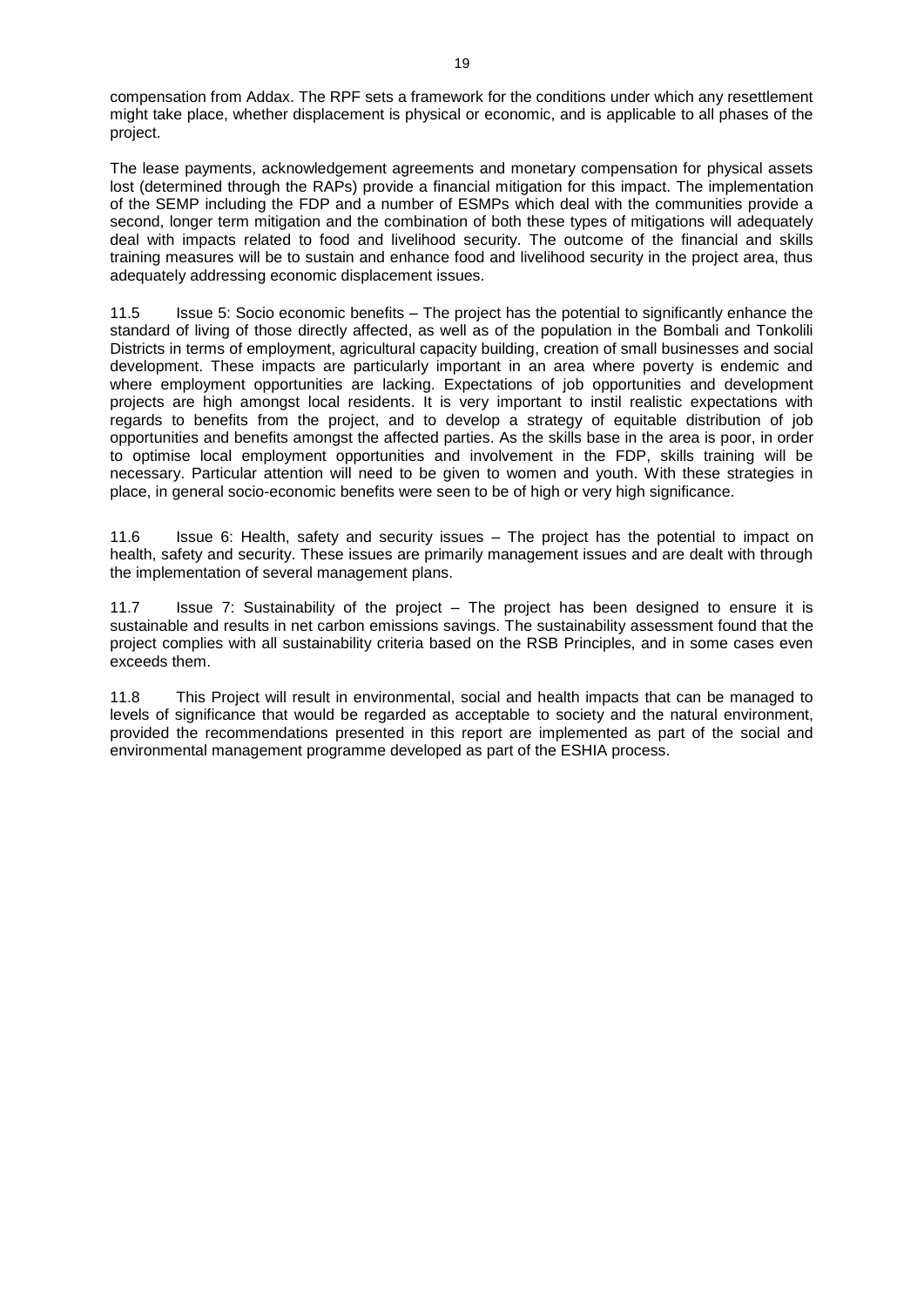# <span id="page-22-0"></span>**CONTACTS**

#### **Addax Bioenergy**

Name: Jörgen Sandström, Rue Michel-Servet 12, 1206 Geneva, Switzerland, Tel: +41 22 702 9000, Email: info@addaxbioenergy.com Website: www.addaxbioenergy.com

*Principle Consulting Company: Coastal & Environmental Services,* 67 African Street*,* Grahamstown 6139, South Africa*,* Tel: +27 46 622 2364*,* Email: info@cesnet.co.za Website: www.cesnet.co.za

#### **African Development Bank**

Geoffrey Manley, Principal Investment Officer, Private Sector and Microfinance Department, African Development Bank, BP 323 - 1002 Tunis Belvédère, Tunisia, Tel.: (216) 71 10 2626, Email: g.manley@afdb.org

Kurt Lonsway, Division Manager, Energy, Environment and Climate Change Department, African Development Bank, BP 323 - 1002 Tunis Belvédère, Tunisia Tel.: (216) 71 10 3313, Email: k.lonsway@afdb.org

Rachel Aron, Senior Social Development Specialist, Energy, Environment and Climate Change Department, African Development Bank, BP 323 - 1002 Tunis Belvédère, Tunisia Tel.: (216) 71 10 2792, Email: r.aron@afdb.org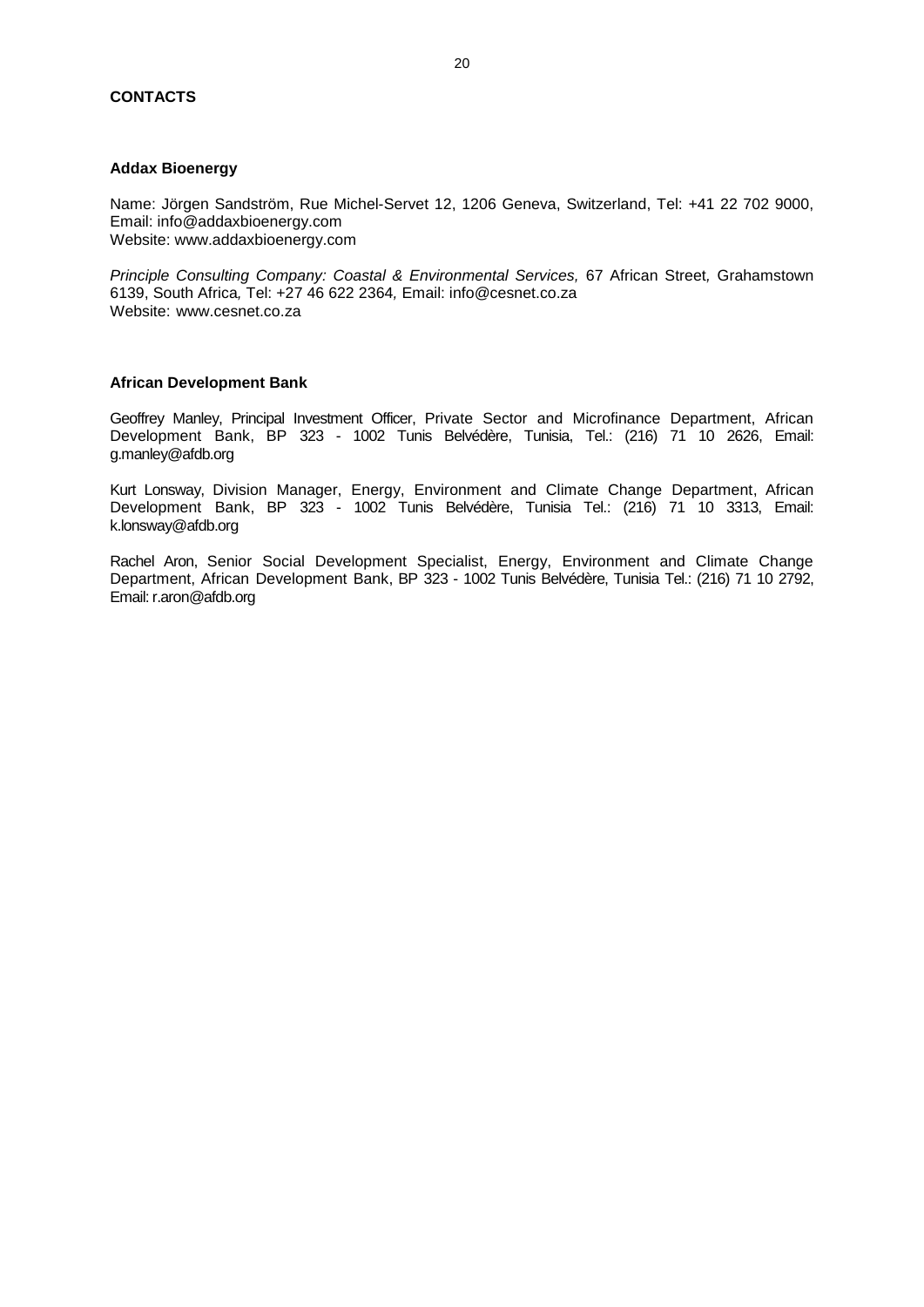